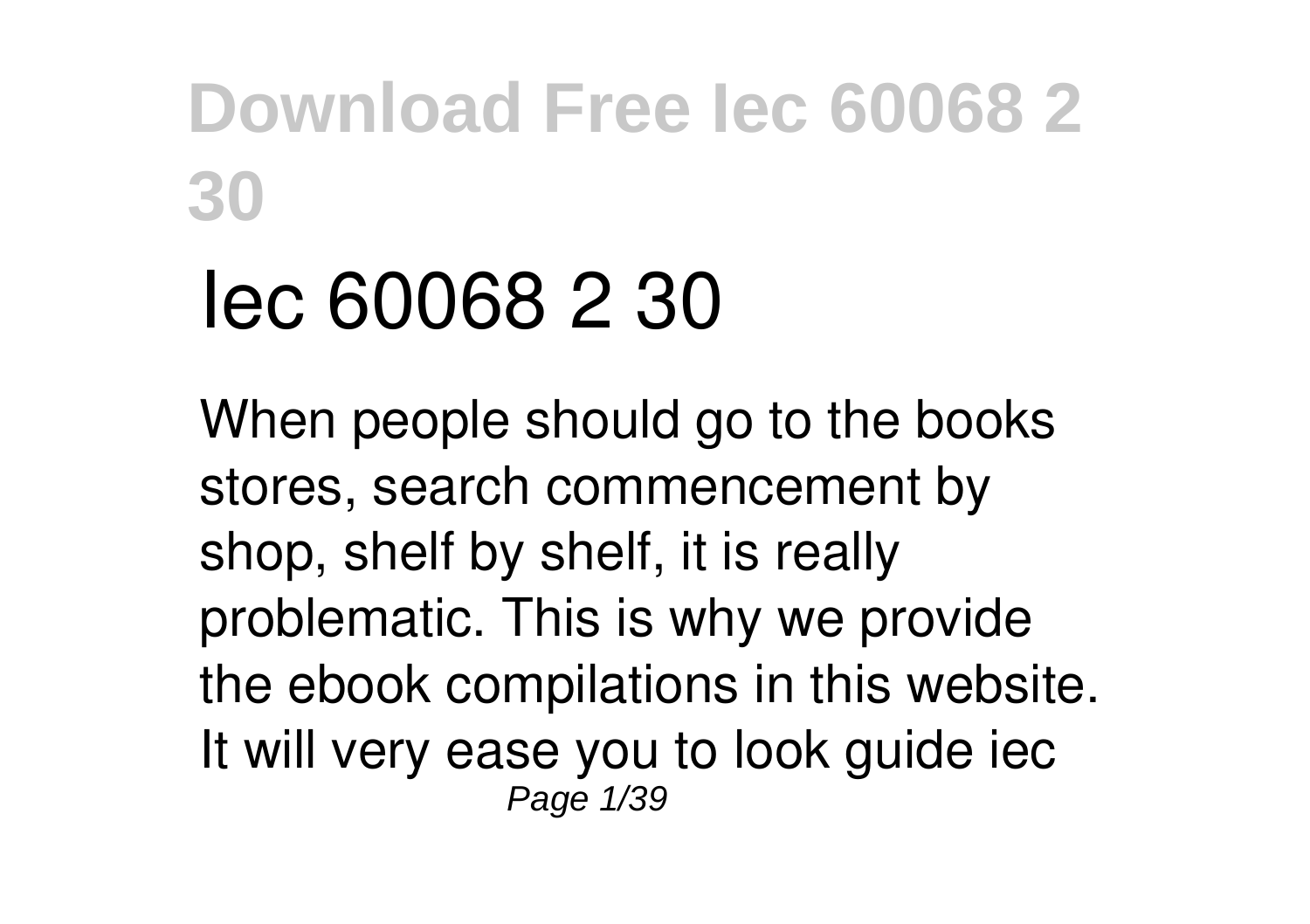**60068 2 30** as you such as.

By searching the title, publisher, or authors of guide you in point of fact want, you can discover them rapidly. In the house, workplace, or perhaps in your method can be every best place within net connections. If you Page 2/39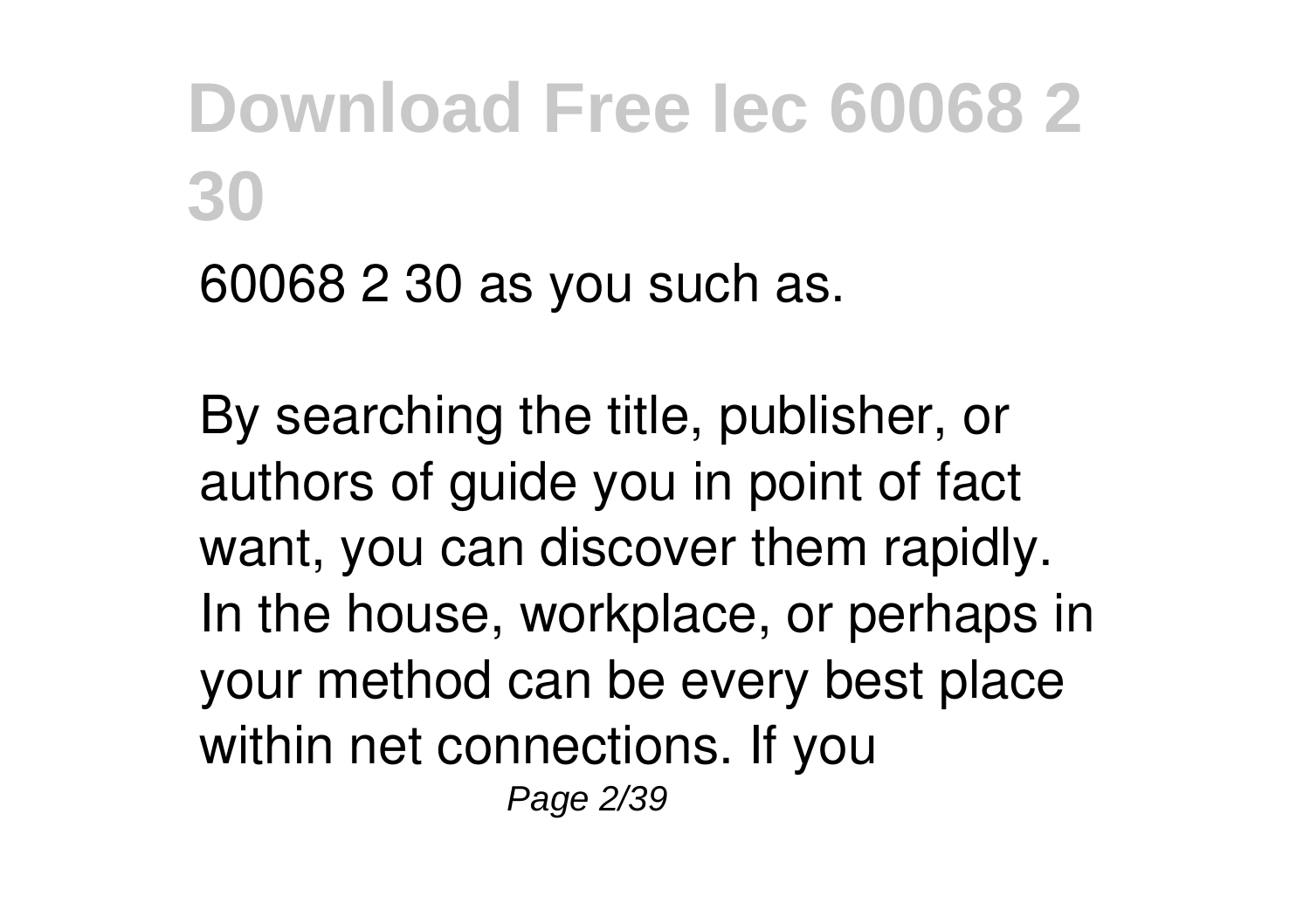aspiration to download and install the iec 60068 2 30, it is unconditionally easy then, previously currently we extend the member to purchase and create bargains to download and install iec 60068 2 30 hence simple!

nit Vibration tests ISO 167 $\,$ Page 3/39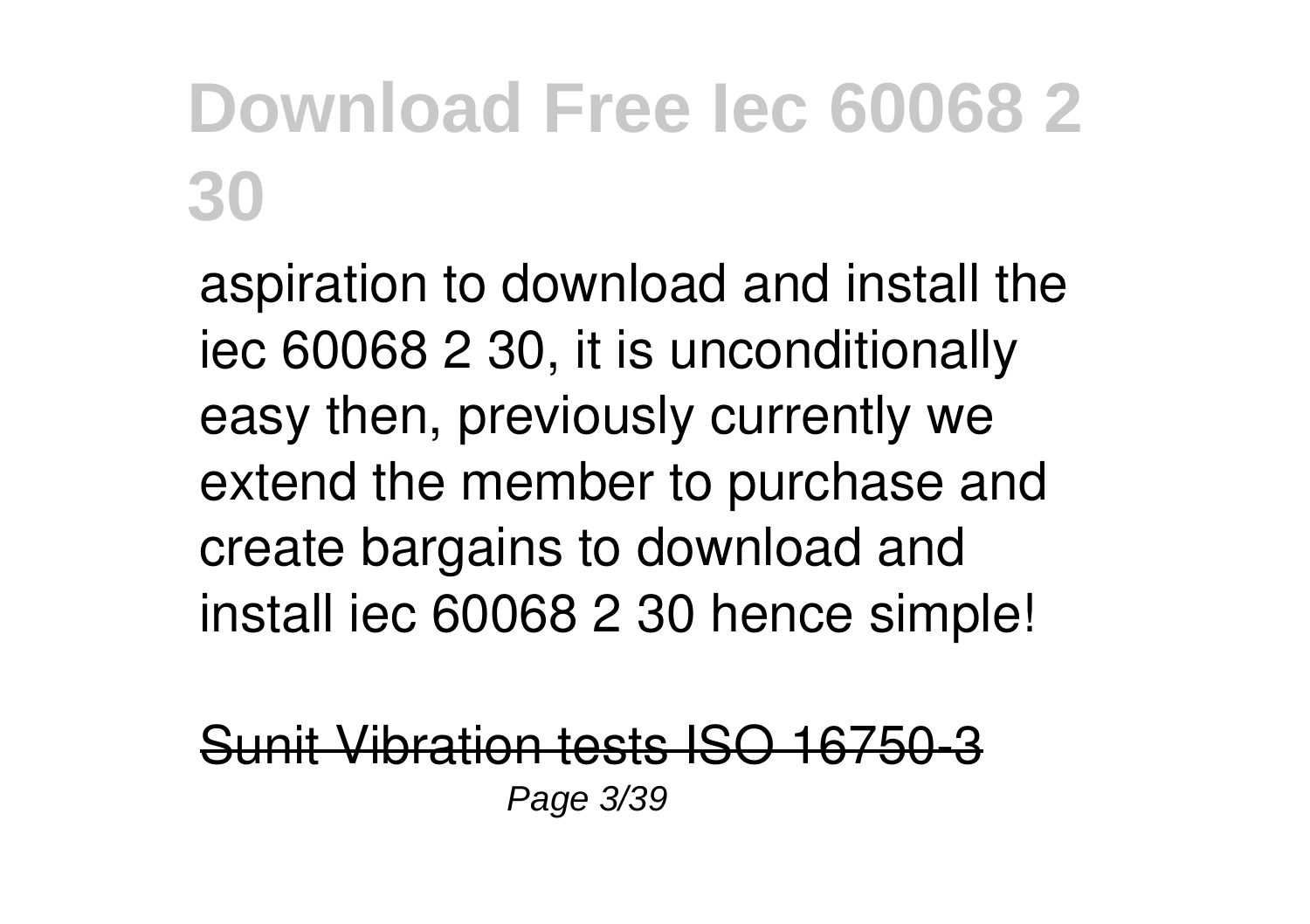\u0026 IEC 60068-2-6 *Spring Hammer - STE Standard test Equipment* VIBRATION TEST - NAV-70-9999-0028-14-00B000 - §15.10 IEC 60068-2-6:2007 Spring Hammer Tester IEC 60068 2 75 **Hot Enough For You! MIL STD 810: Climatic Requirements for Military** Page 4/39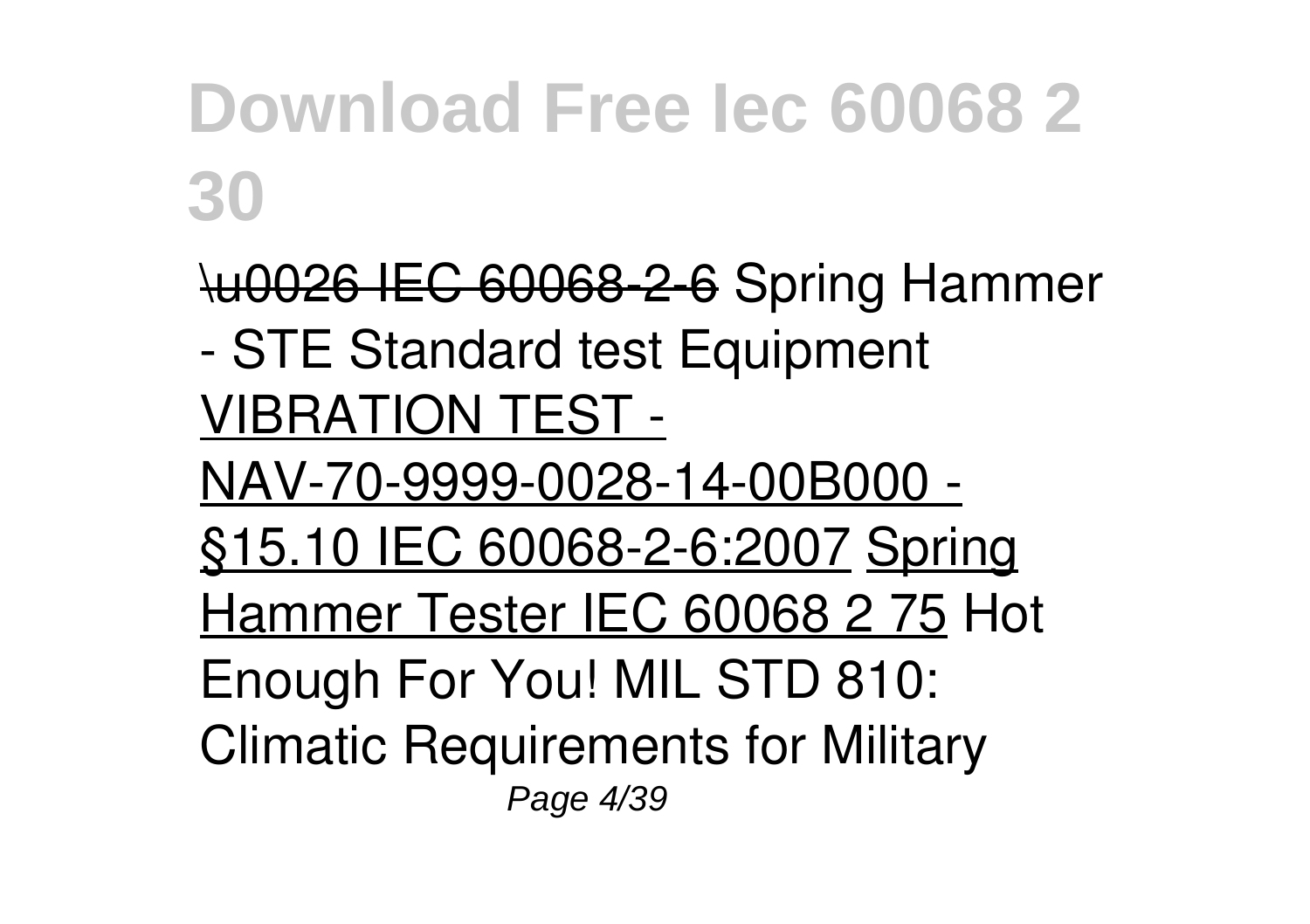**Equipment Shock Testing EN 60068-2-27 of Rubber Anti-Shock Mounts**

Dispositivo queda livre IEC 60068 2 31 | Someh*Test | İklimlendirme Testi – Tuz buharı testi (IEC 60068-2-11)* 2J Spring Hammer Tester SN2207-2 *LPC-P156W-10 vibration test by Z-*Page 5/39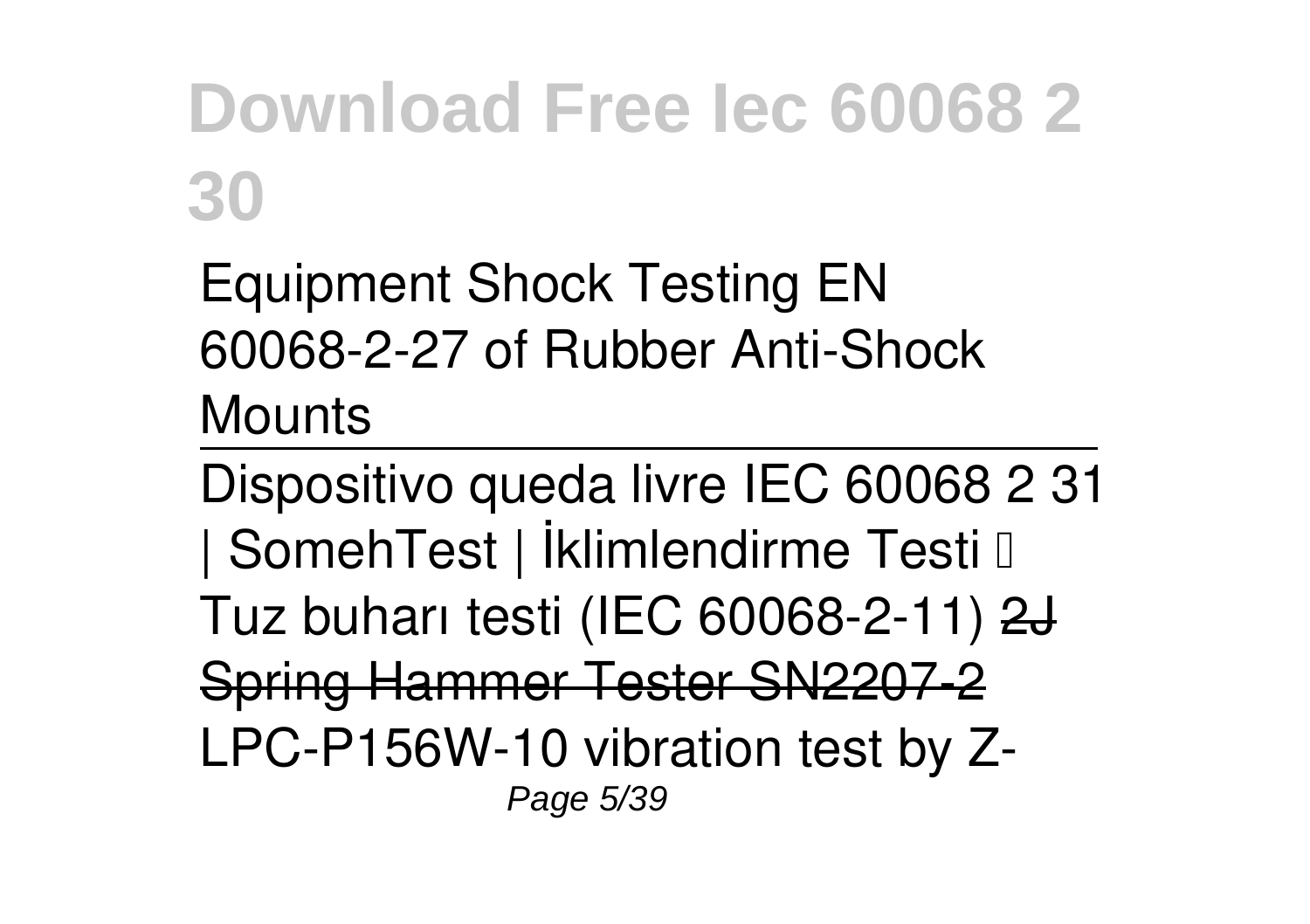*axis. Compound Salt Spray Testing Machine IEC 60068 Salt Mist Test Chamber Corrosion Resistance PT-2071 V-MER Vibration test with IEC 60068-2-6 Proof of concept (POC) - defined*

Shock Testing UN38.3, 50g 11ms, 150g 6ms, Mechanical Shock Test Page 6/39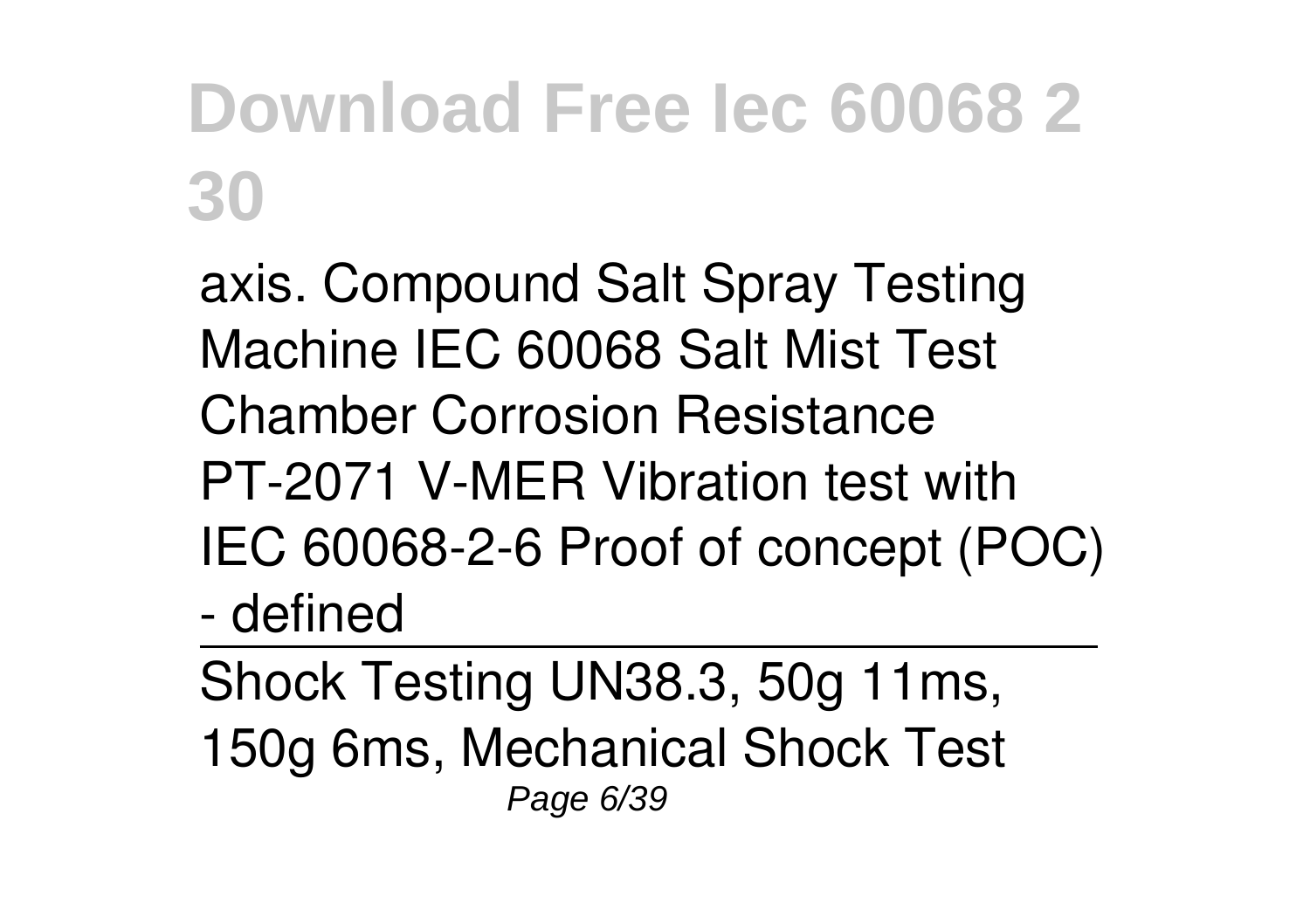MachineShock testing Impact Hammer *Rebound Hammer (SGM* SOLUTIONS) **IPX1 to IPX8** Waterproof Test www.lisungroup.com **EM Test EFT500N5 Burst Electric** Fast Transient (EFT) Simulator Video Overview - Rental What is RANDOM BRATION? What does RANI Page 7/39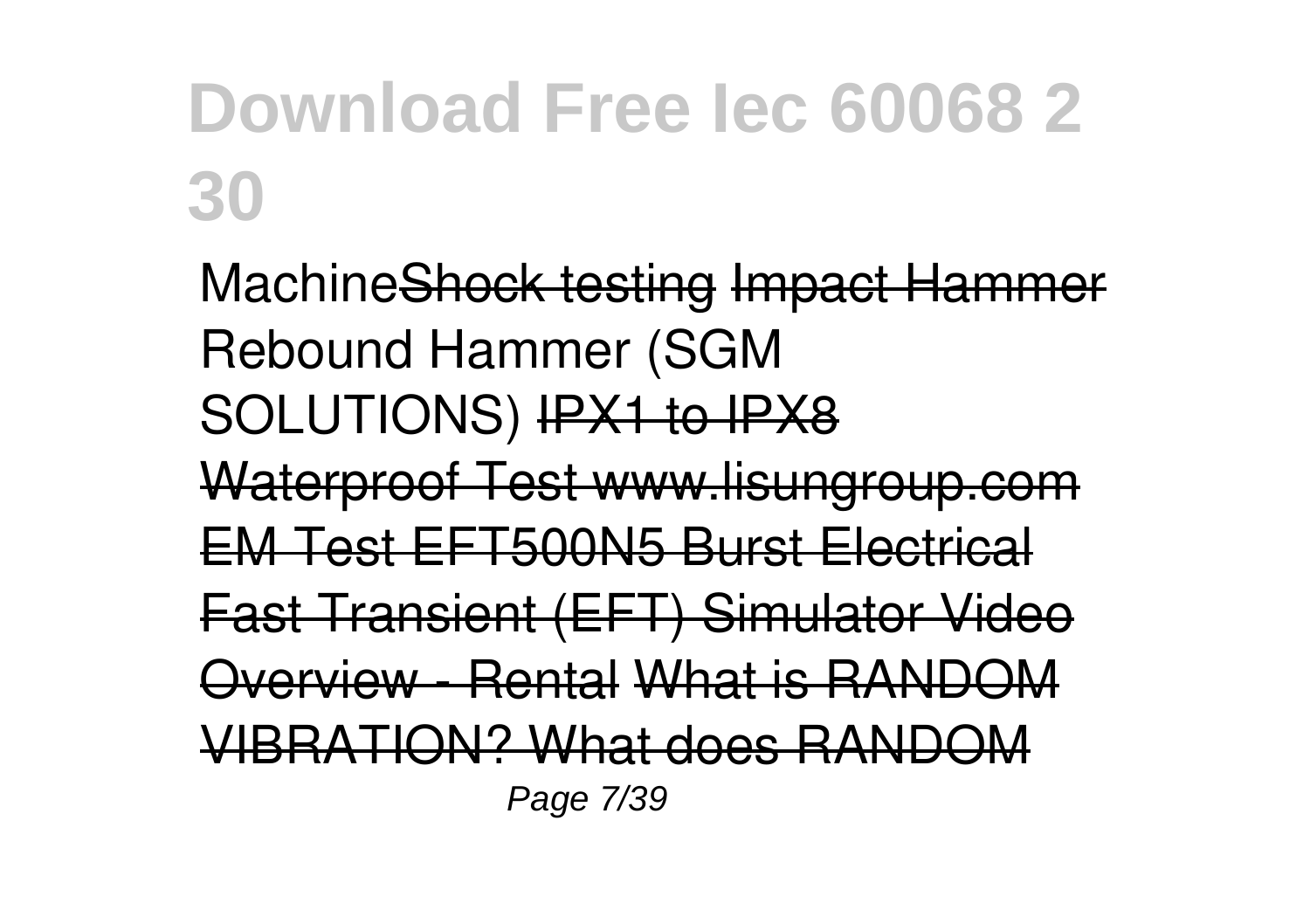VIBRATION mean? RANDO VIBRATION meaning \u0026 explanation Introduction to IEC/EN 60204-1 MIL-STD-461G Radiated Emissions Part IV Moxa7 Drop Test *Test | Dikey Çekiç Testi (IEC 60068-2-75) Rugged Panel PCs from Contec* Dispositivo queda livre IEC Page 8/39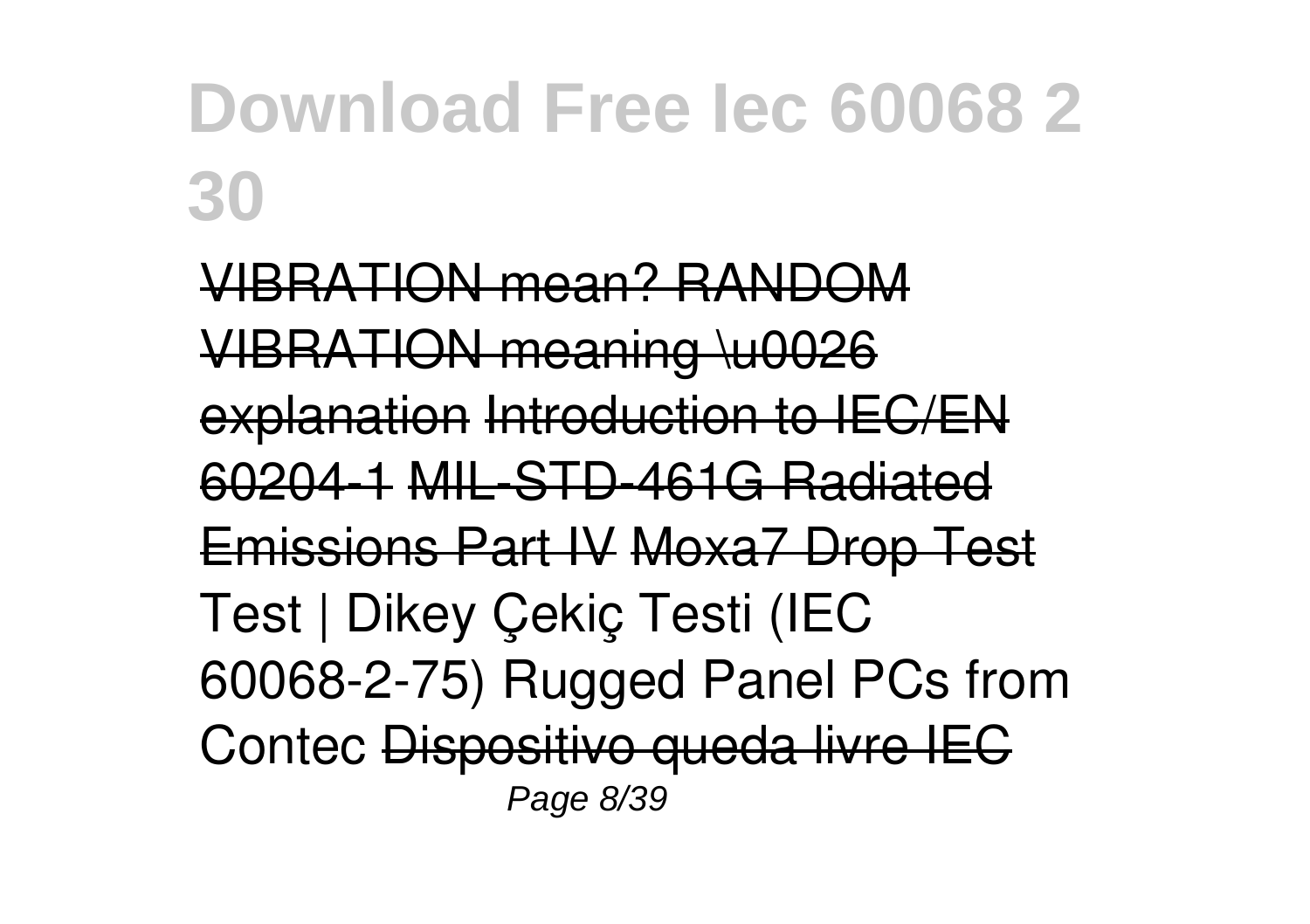60068 2 31 | Someh Circuit Breaker and Switch Disconnector selection OCPSummit19 - EW: Networking: Hardware - An Introduction to the Innovative and Portable iQSFP Tester The Linux WiFI Tower | Linux Action Show 389 MIL-STD-810 Test Method 502 Low Temperature | Jim on Page 9/39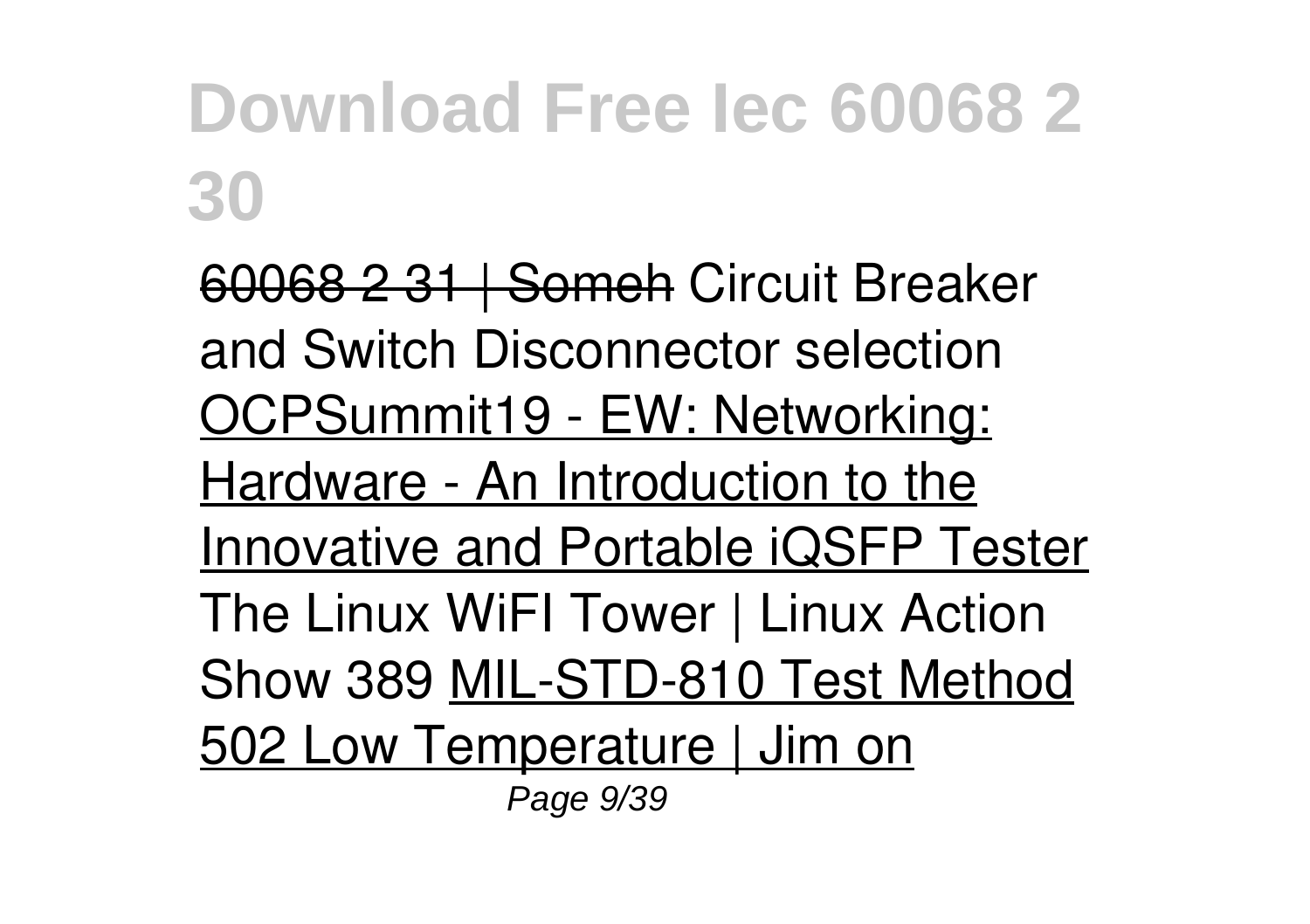#### Engineering, Episode 66

Iec 60068 2 30 International Standard IEC 60068-2-30 has been prepared by IEC technical committee 104: Environmental conditions, classification and methods of test. This third edition cancels and replaces the second edition (1980) Page 10/39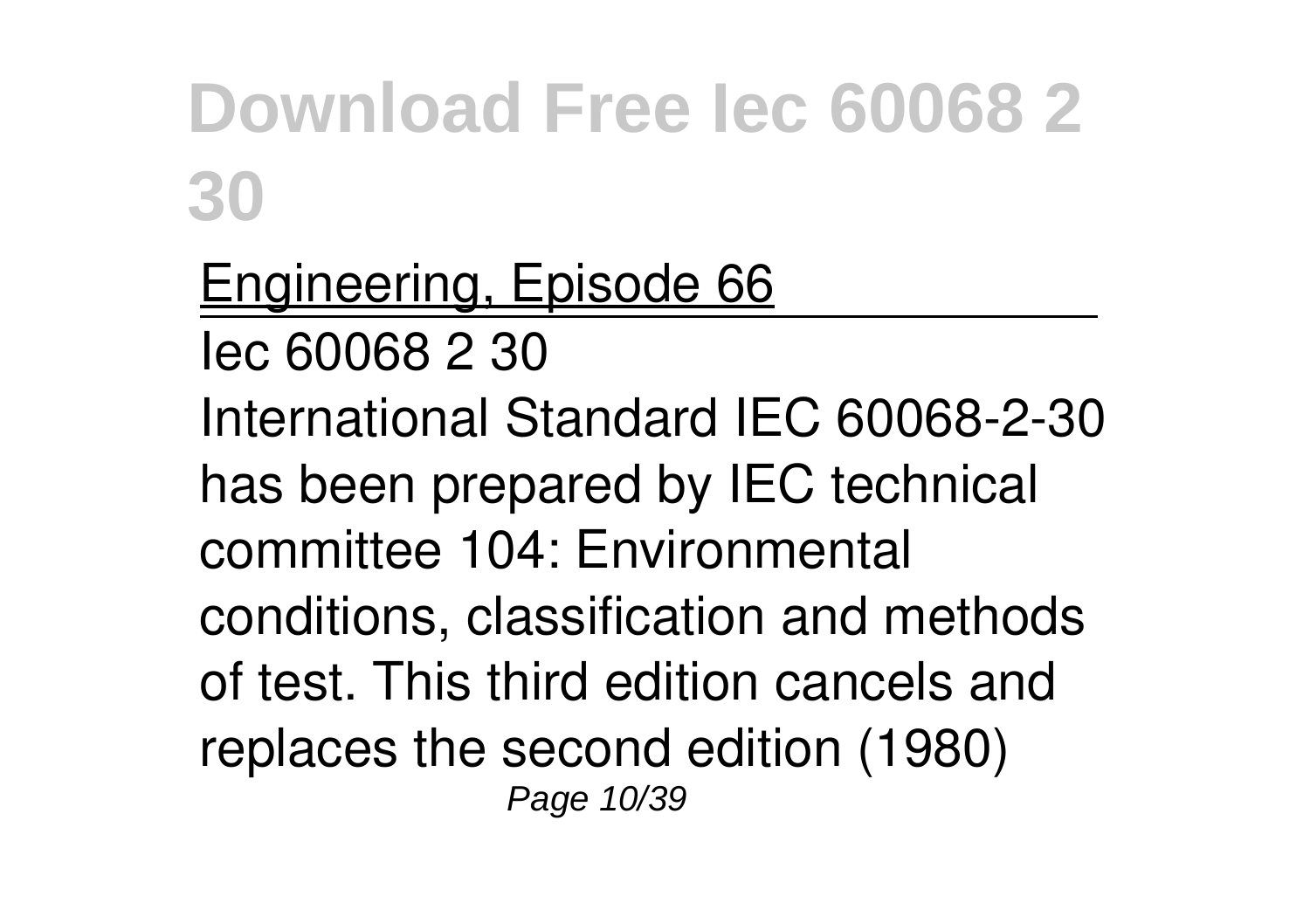and its amendment 1 (1985), and constitutes a technical revision.

INTERNATIONAL IEC STANDARD 60068-2-30 Abstract IEC 60068-2-30:2005 Determines the suitability of Page 11/39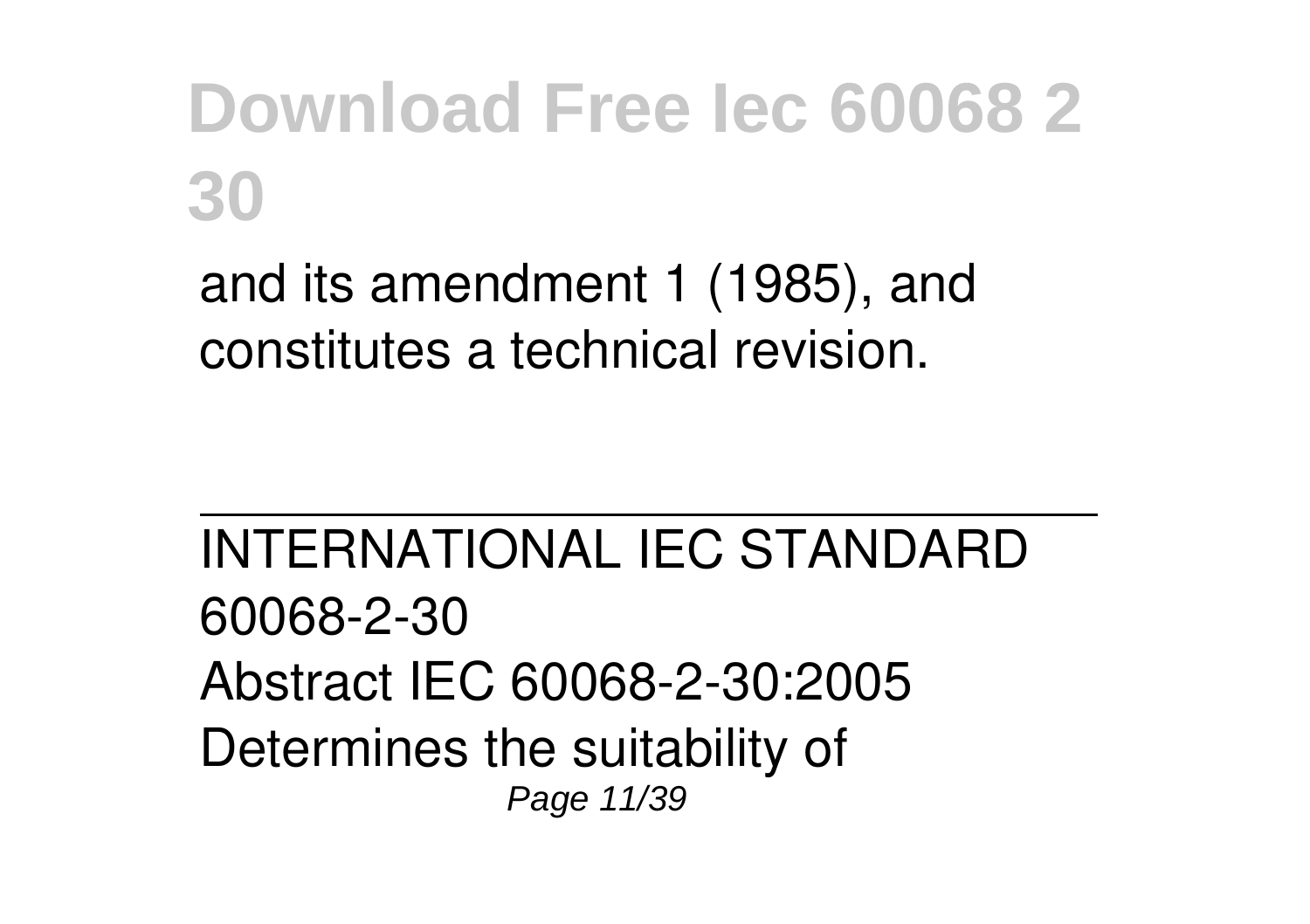components, equipment or other articles for use, transportation and storage under conditions of high humidity - combined with cyclic temperature changes and, in general, producing condensation on the surface of the specimen.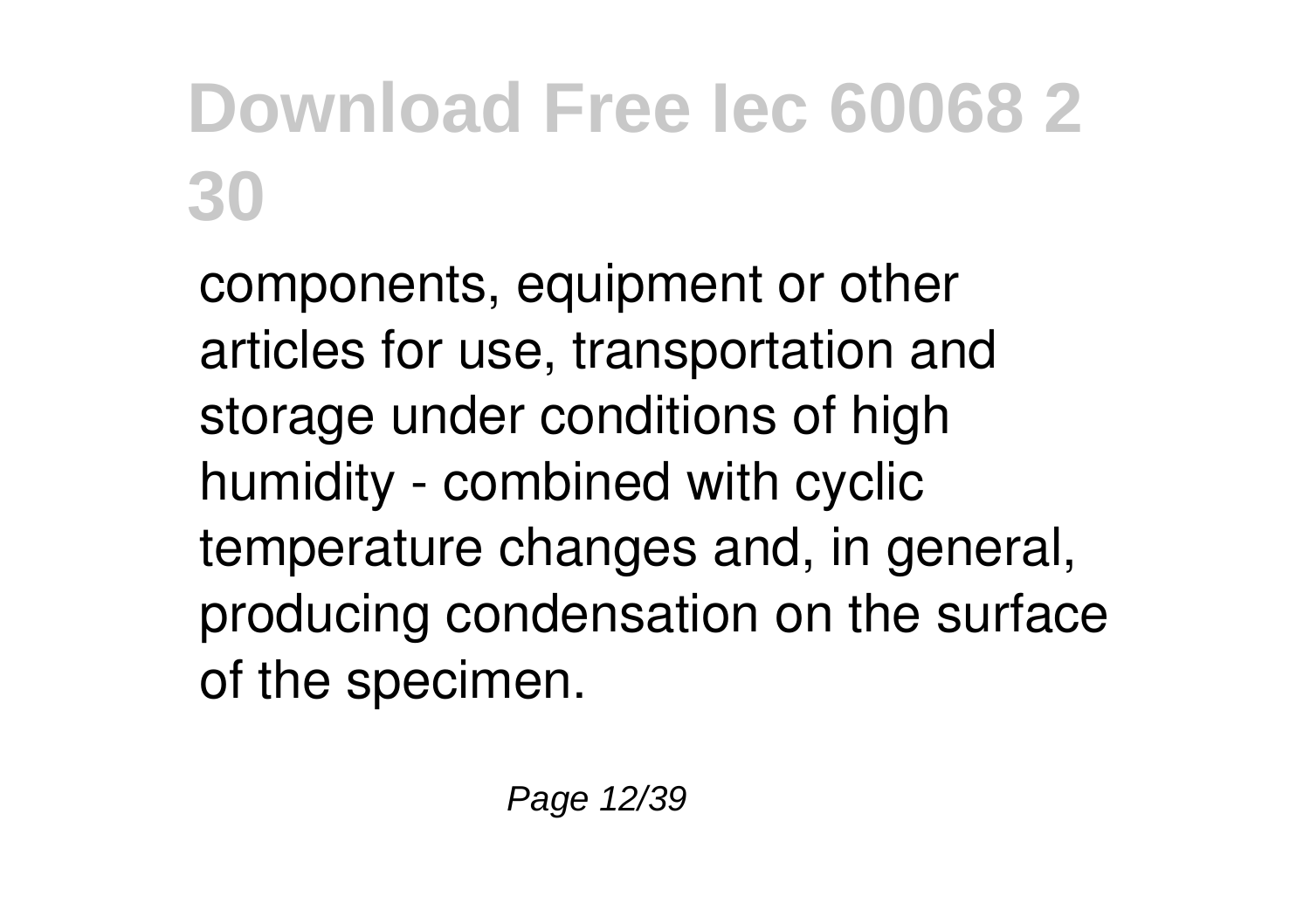IEC 60068-2-30:2005 | IEC Webstore | rural electrification IEC 60068-2-30 Ed. 3.0 b:2005 Environmental testing - Part 2-30: Tests - Test Db: Damp heat, cyclic (12  $h + 12 h$  cycle)" Determines the suitability of components, equipment Page 13/39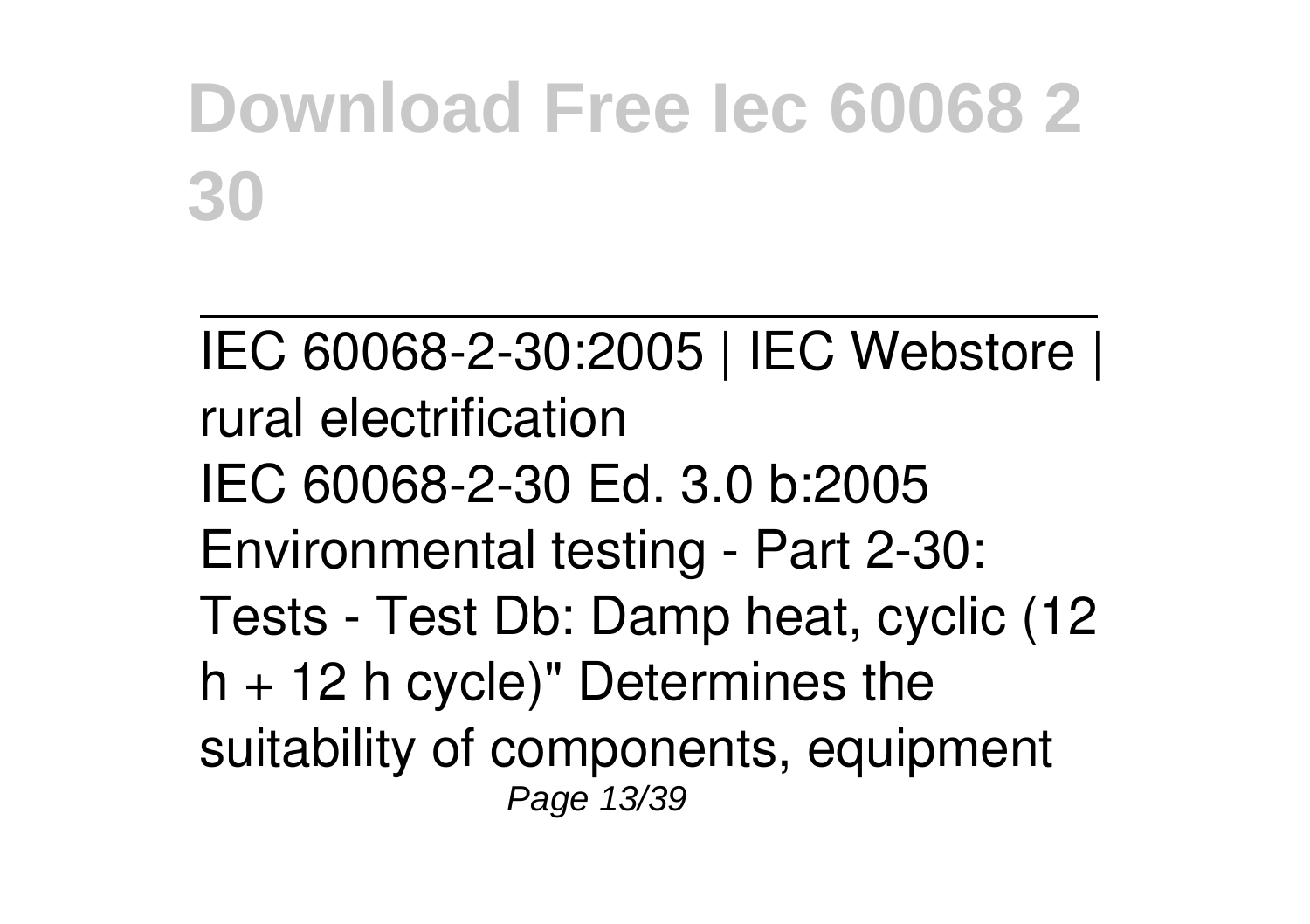or other articles for use, transportation and storage under conditions of high humidity - combined with cyclic temperature changes and, in general, producing condensation on the surface of the specimen.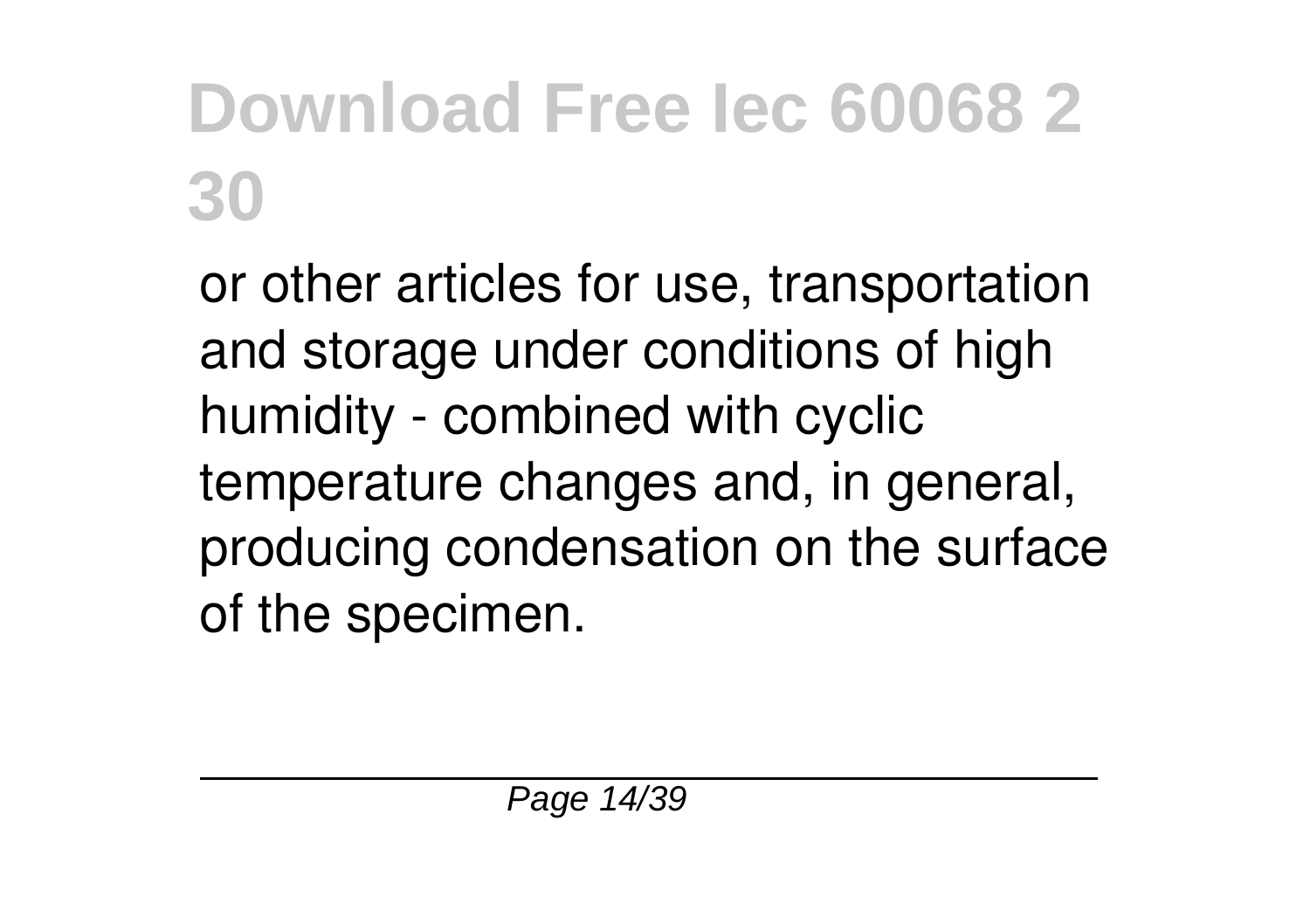IEC 60068-2-30 Ed. 3.0 b:2005 - Environmental testing ... IEC 60068-2-30. January 1, 1980 Basic Environmental Testing Procedures Part 2: Tests - Test Db and Guidance: Damp Heat, Cyclic (12 + 12-Hour Cycle) A description is not available for this item. References. Page 15/39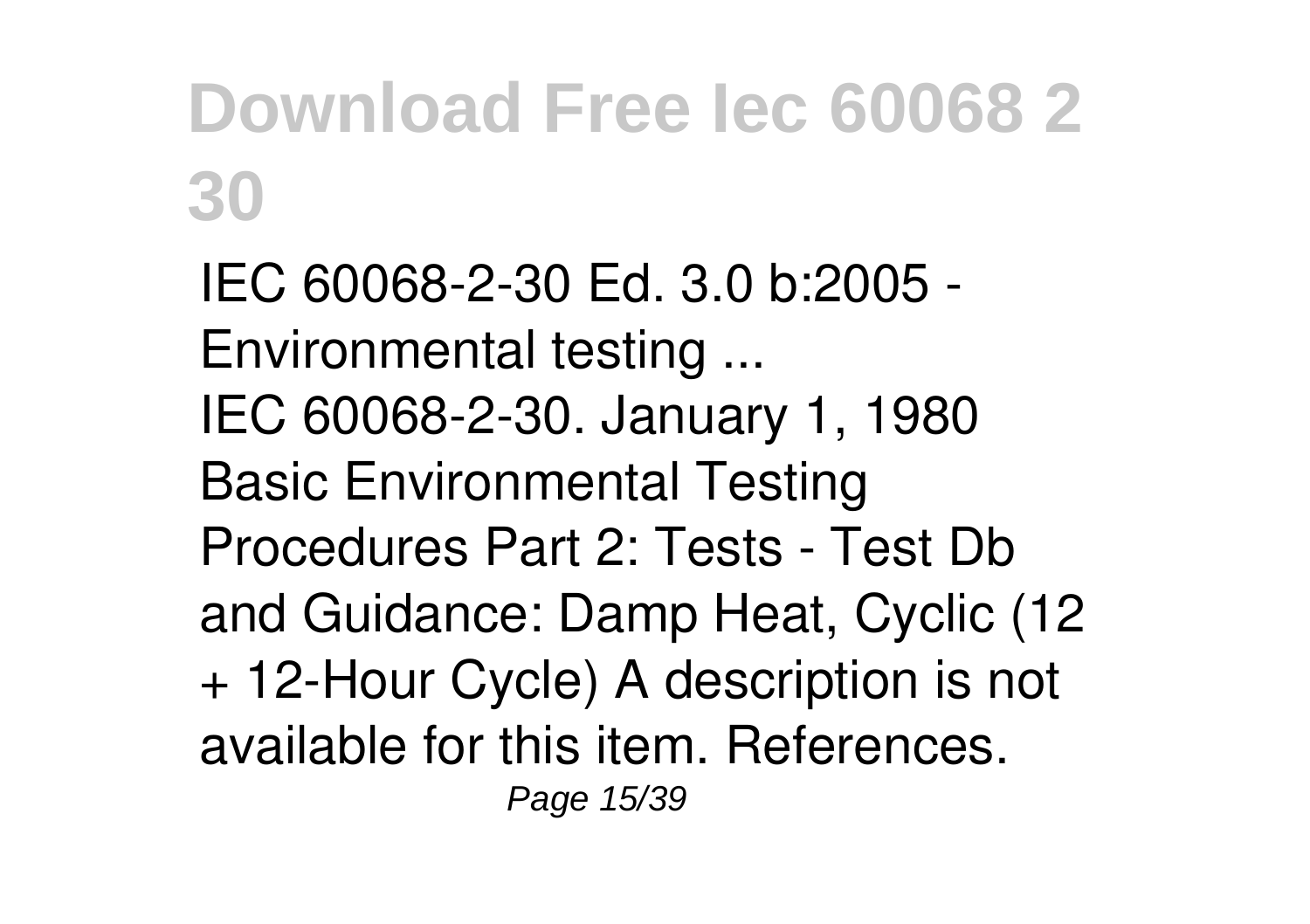This document references: IEC 60068-2-38 - Environmental testing  $\mathbb D$ Part 2-38: Tests  $\Box$  Test  $Z$ /AD: Composite temperature/humidity cyclic

#### IEC 60068-2-30 - Environmental Page 16/39

...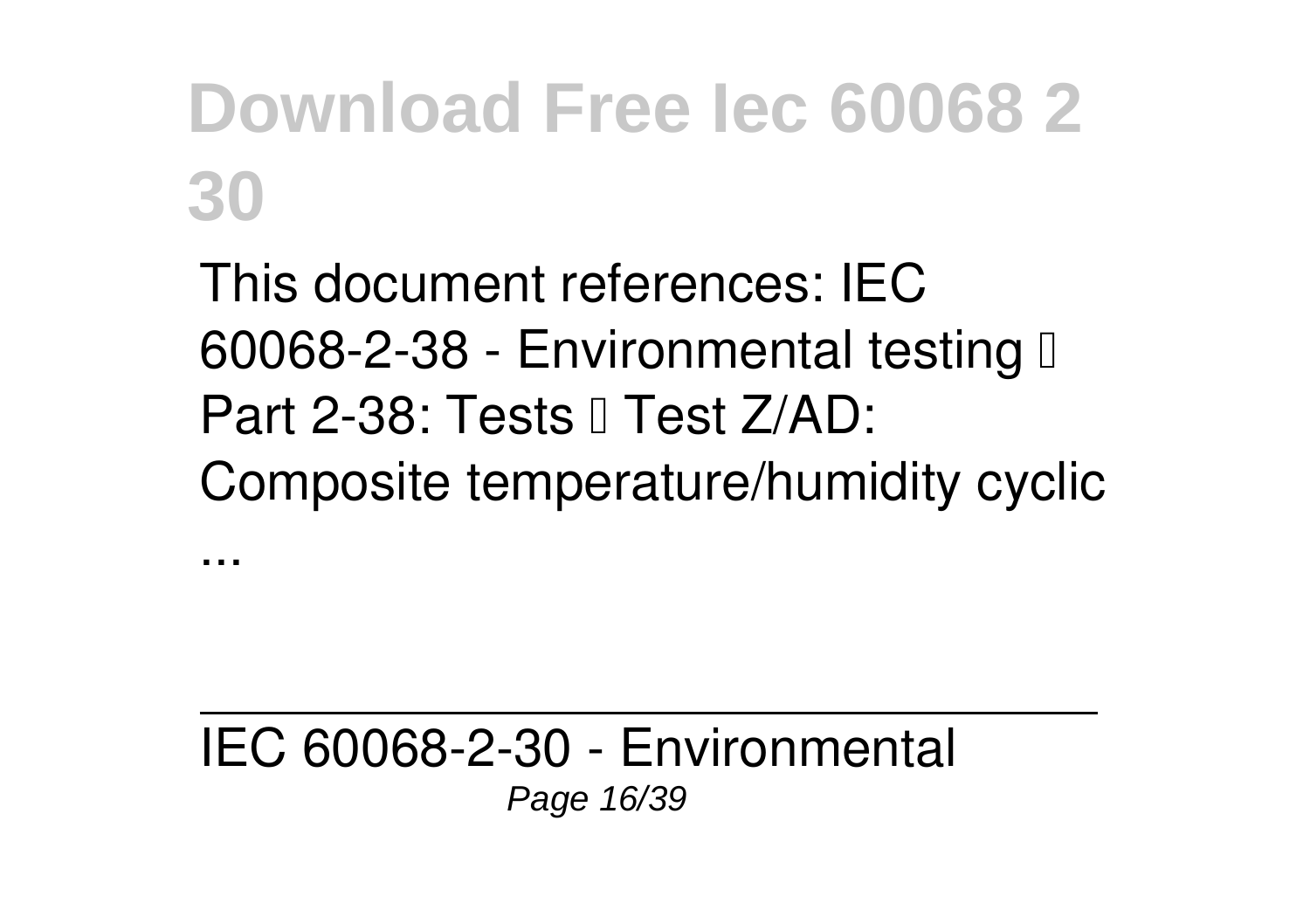testing  $\mathbb D$  Part 2-30: Tests ... IEC 60068-2-31 is a test procedure for simulating the effects of rough handling shocks, knocks, jolts and falls which may occur during repair work or rough handling in operational use. It is intended primarily for electronic equipment. This method does not Page 17/39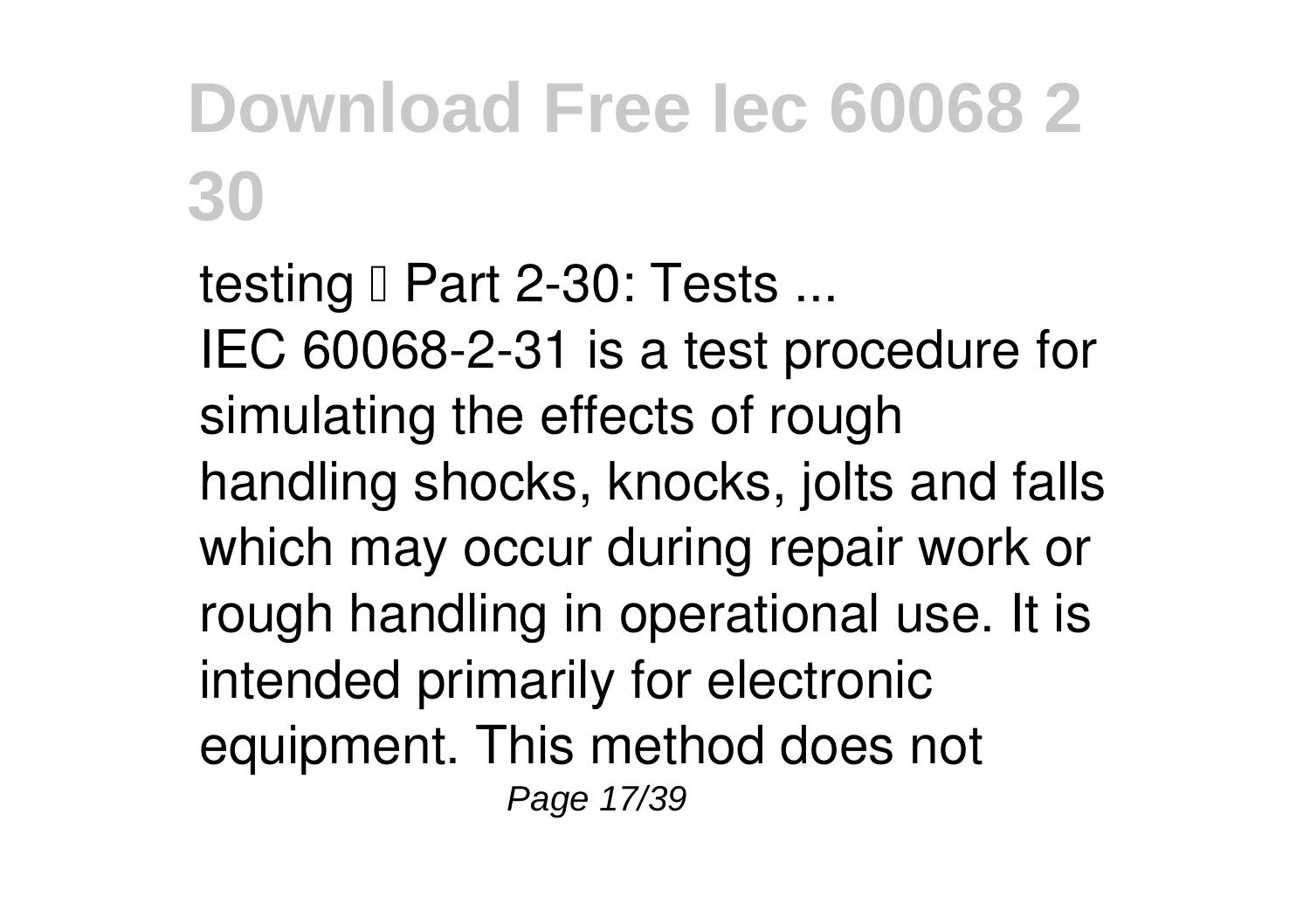simulate the effects of shocks received during transportation as loosely constrained cargo.

IEC 60068-2 | Environmental Testing of Electronic Equipment IEC 60068-2:2020 SER Standard | Page 18/39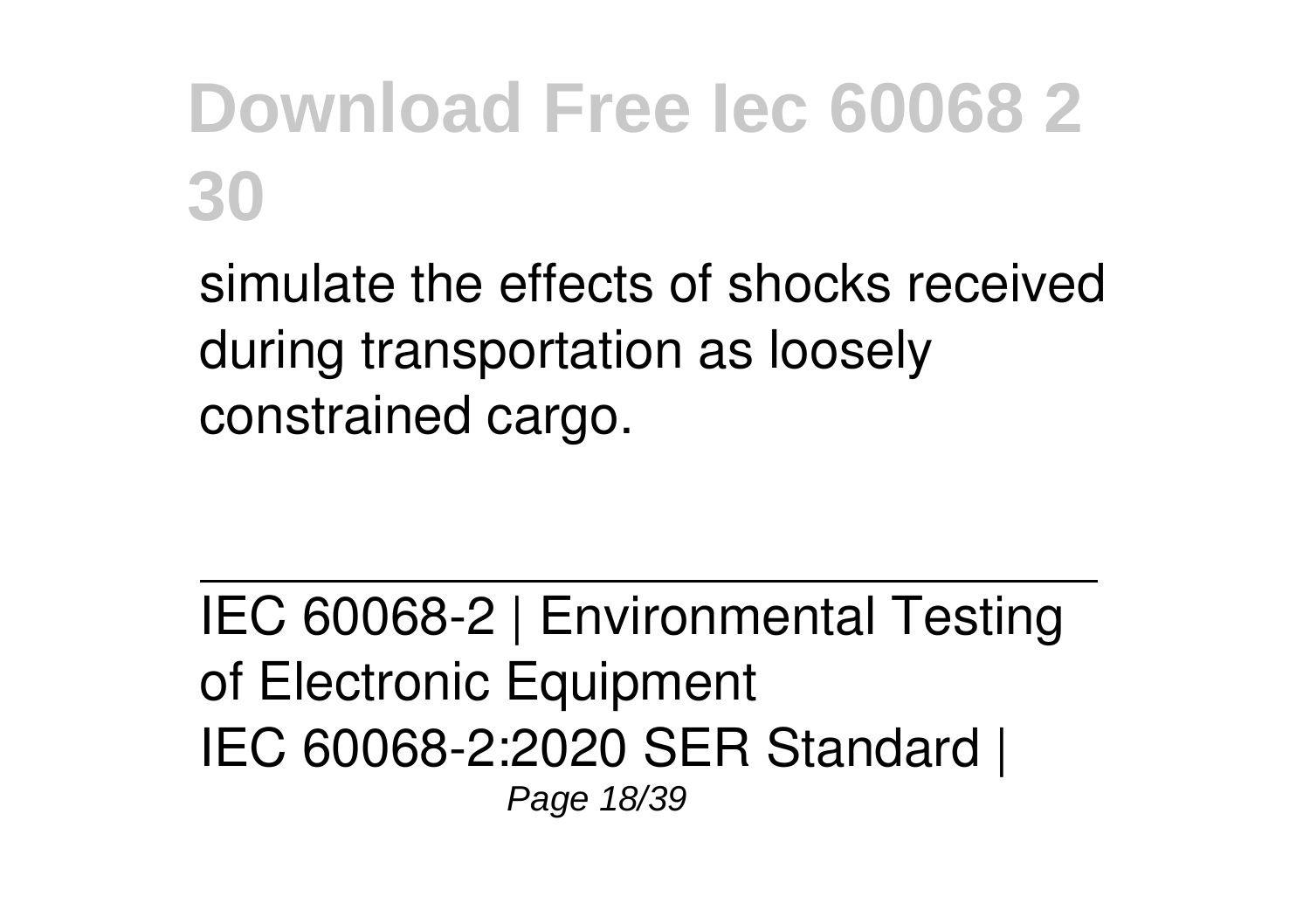#### Environmental testing - Part 2: Tests - ALL PARTS

IEC 60068-2:2020 SER | IEC **Webstore** IEC 60068-2-54 is also available for surface mounting devices and should Page 19/39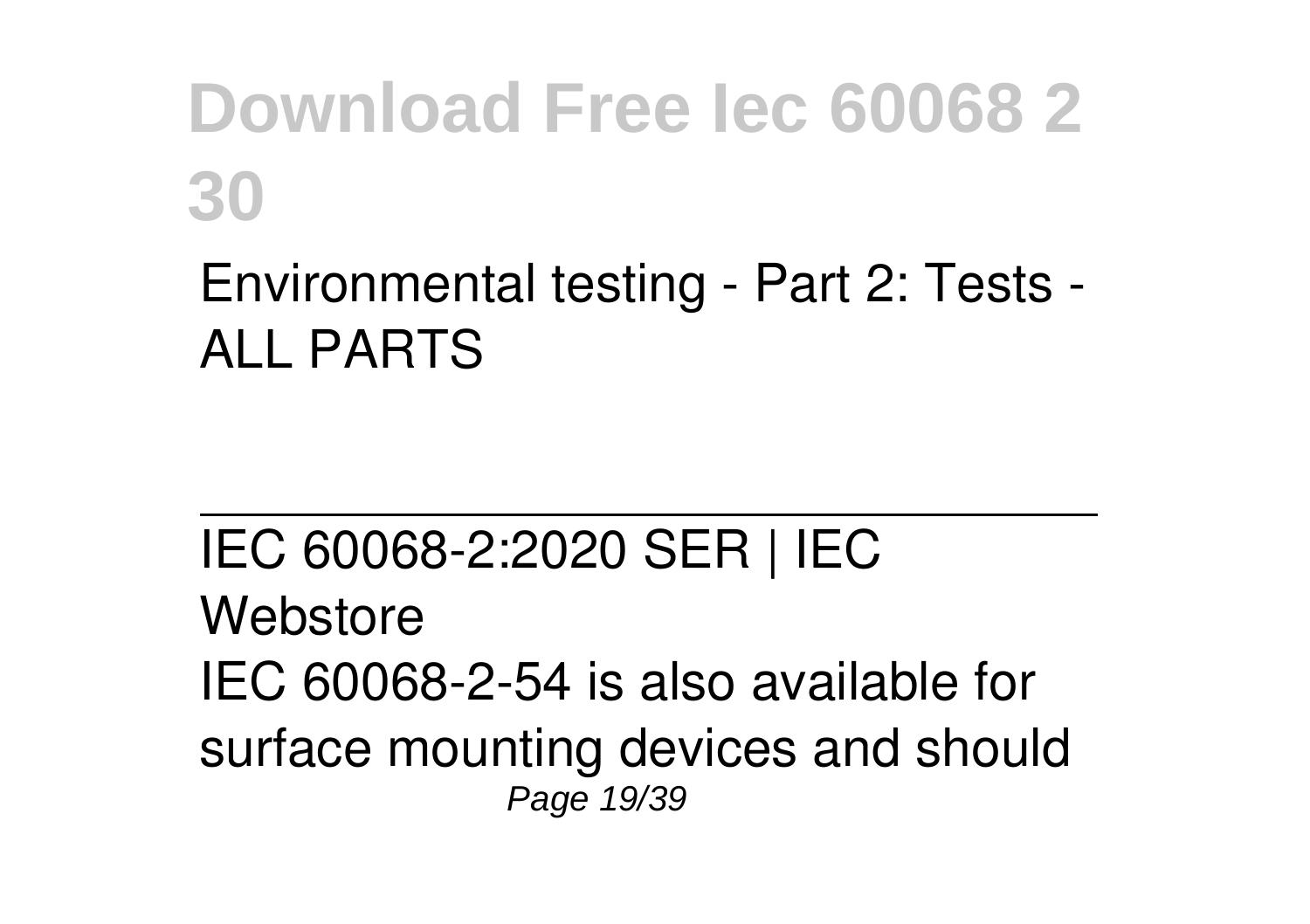be consulted if applicable. The procedures describe the solder bath wetting balance method and the solder globule wetting balance method and are both applicable to components with metallic terminations and metallized solder pads.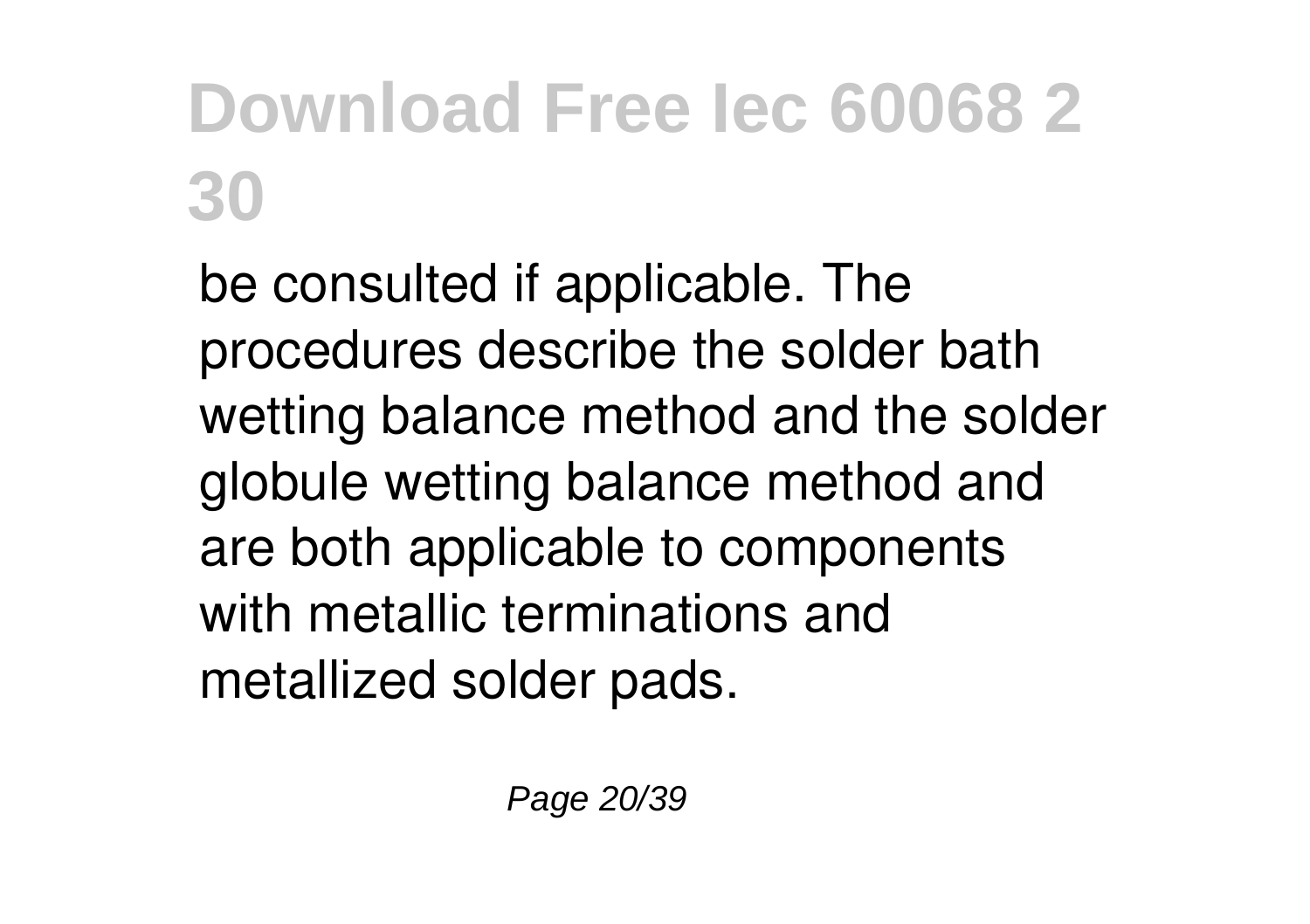Edition 2.0 2007-05 INTERNATIONAL STANDARD NORME ... IEC 60068-2-1:2007 Temp. -40 °C, duration 16 hours . Yes : Cold Endurance and Cold Start test Yes IEC 60068-2-1:2007 . Power off, perform endurance test. Temp. -40 Page 21/39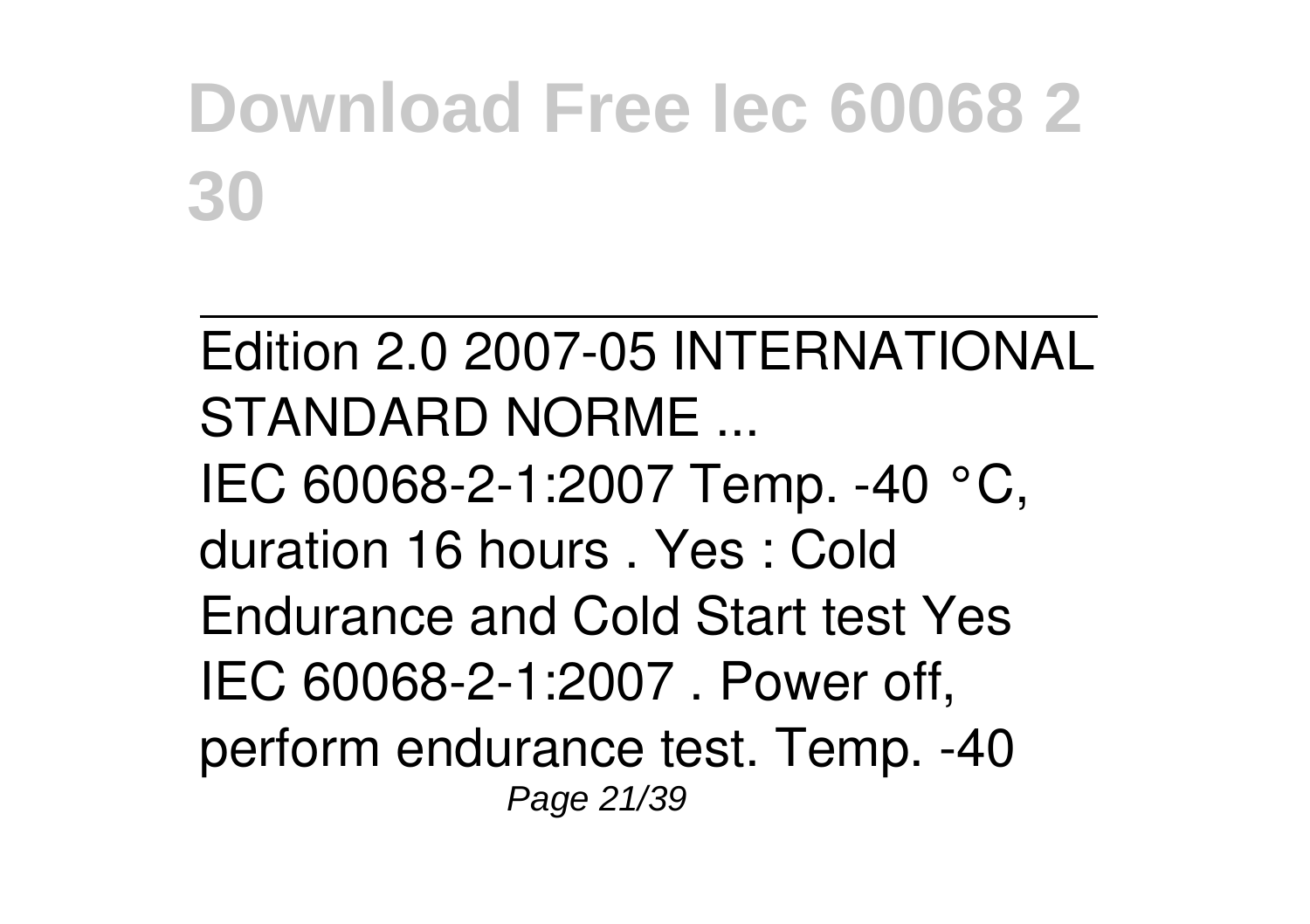°C, duration 96 hours Perform cold start. Unit must power up & function normally within < 30 minutes. Humidity, operational Damp heat, steady state operational IEC 60068-2-78:2012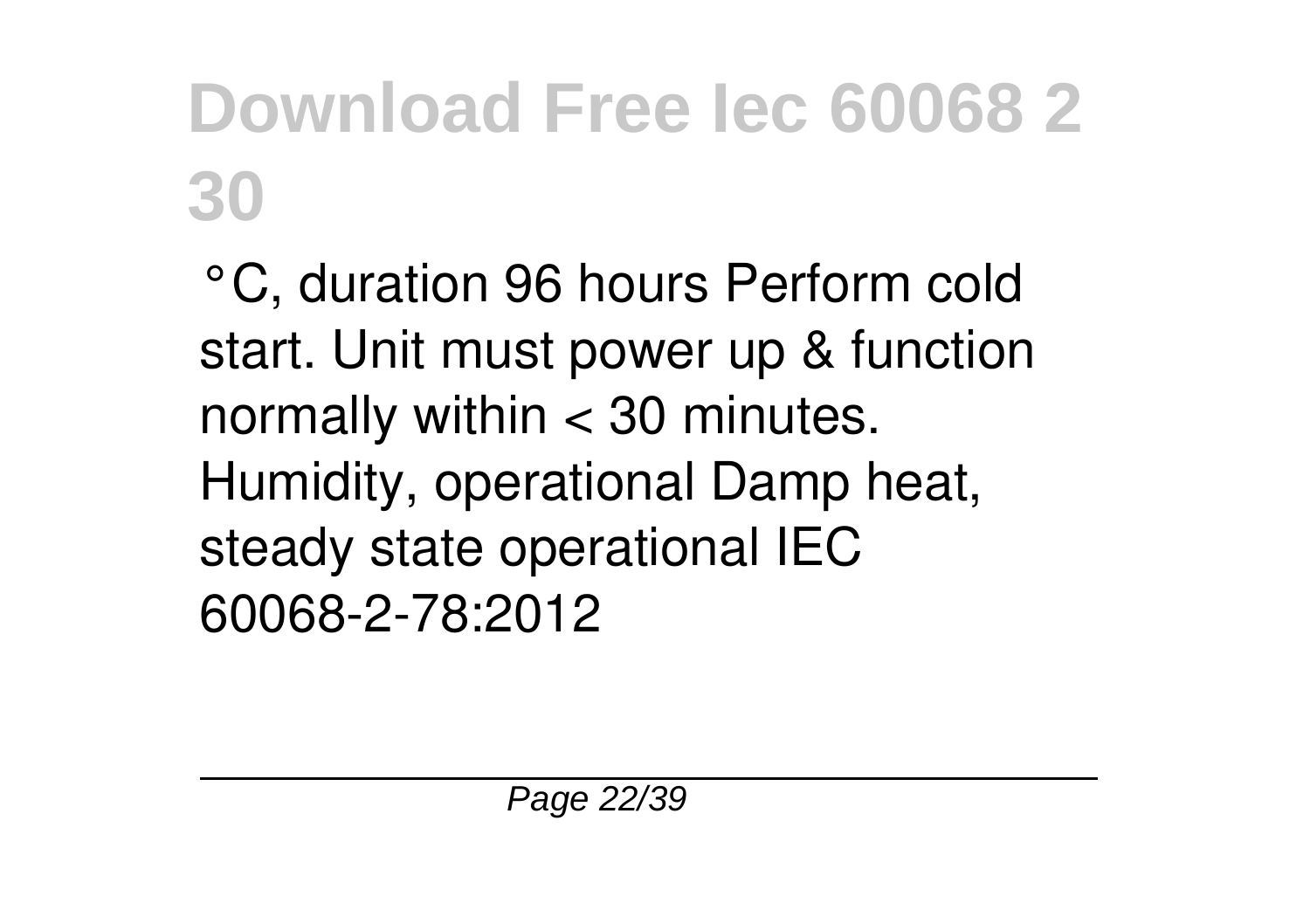Product Test Report \*\*\* đã ban hành Tiêu chuẩn quốc gia TCVN 7699-2-30:2007 (IEC 60068-2-30:2005) về Thử nghiệm môi trường - Phần 2-30: Các thử nghiệm - Thử nghiệm Db: Nóng ẩm, chu kỳ (chu kỳ 12h+12h) Thuộc lĩnh vực Tài nguyên - Môi trường Page 23/39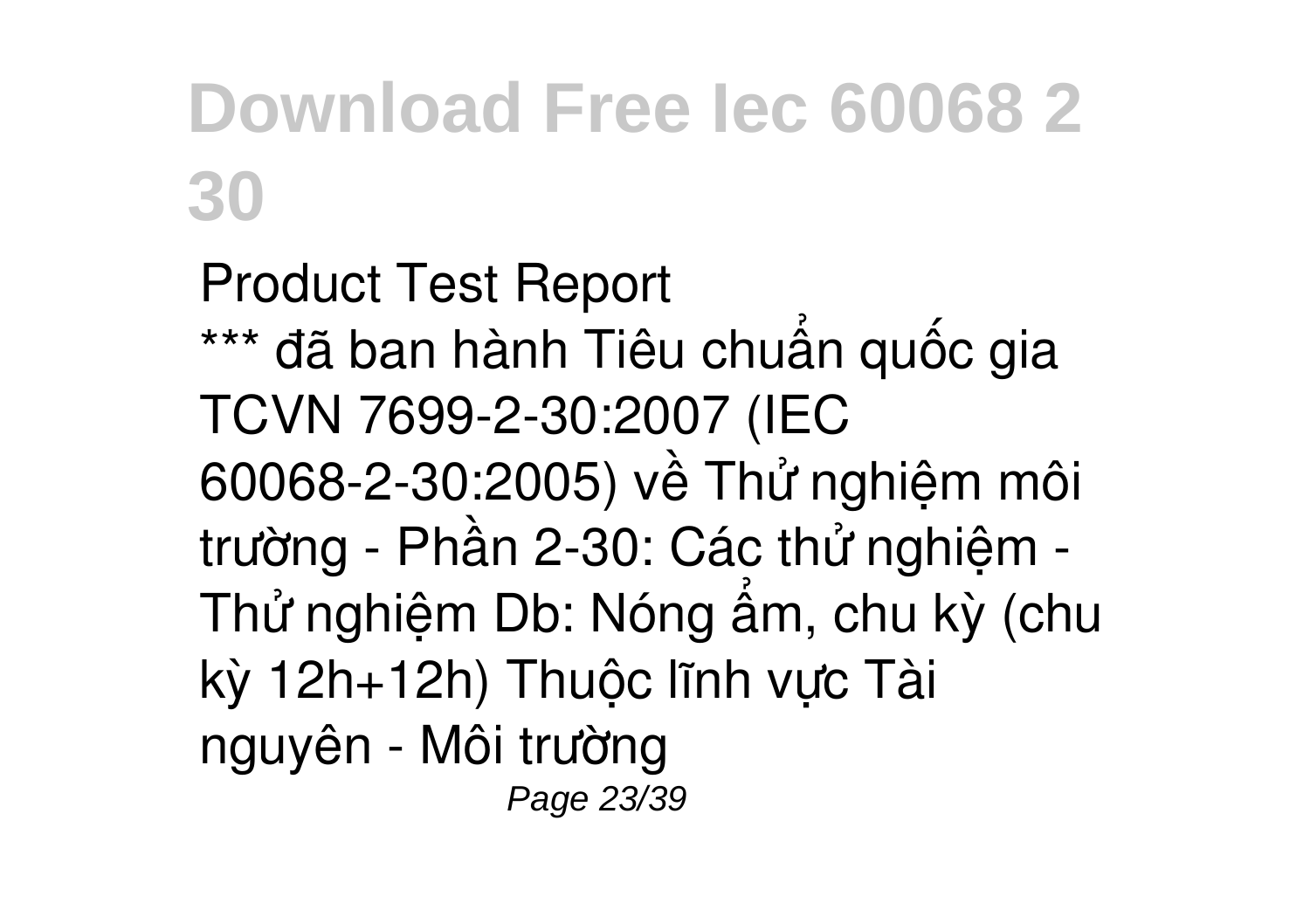Tiêu chuẩn quốc gia TCVN 7699-2-30:2007 (IEC 60068-2-30 ... International Standard IEC 60068-2-30 has been prepared by IEC technical committee 104: Environmental conditions, classification and methods Page 24/39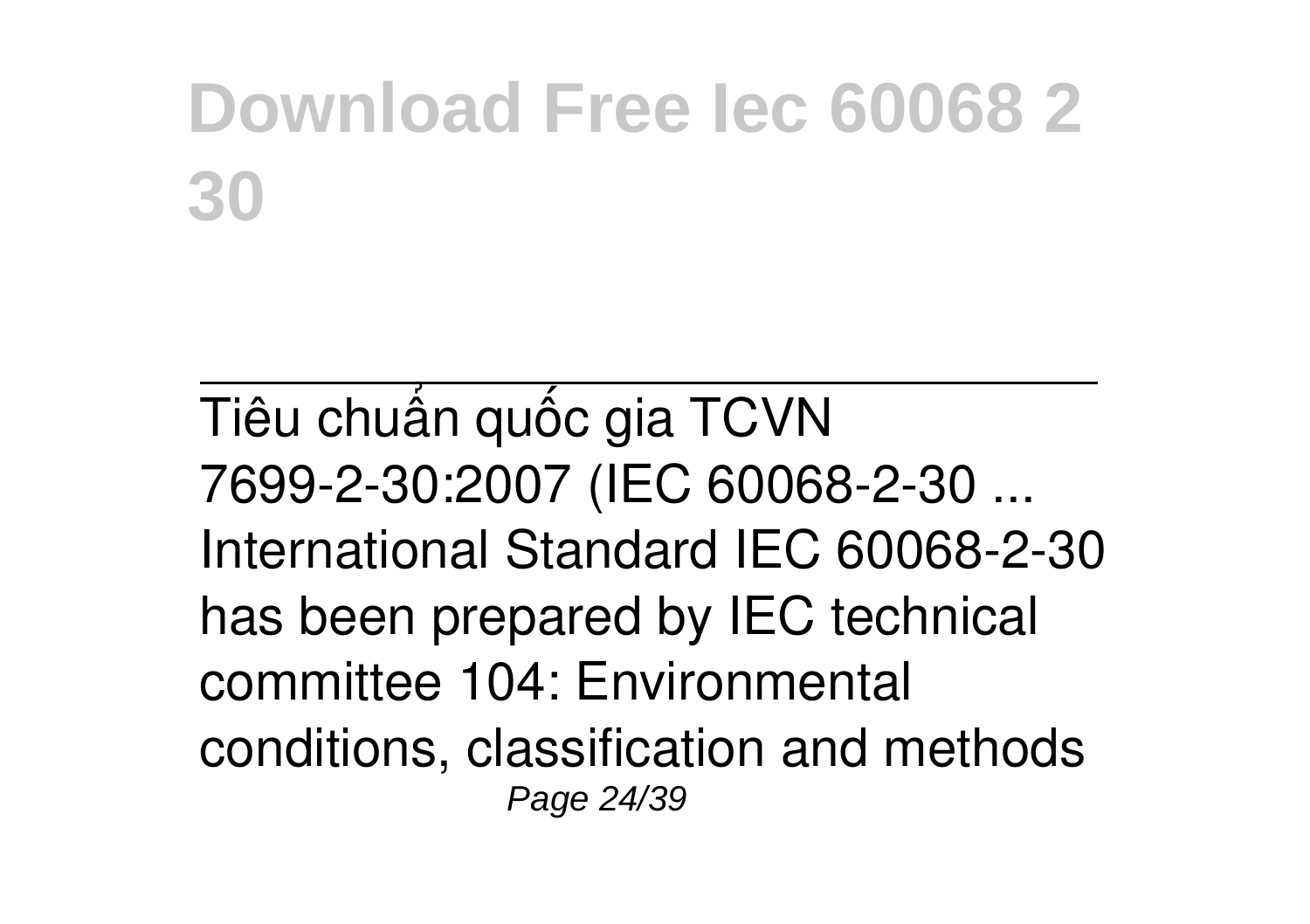of test. This third edition cancels and replaces the second edition (1980) and its amendment 1 (1985), and constitutes a technical revision.

Edition 3.0 2005-08 INTERNATIONAL STANDARD NORME ... Page 25/39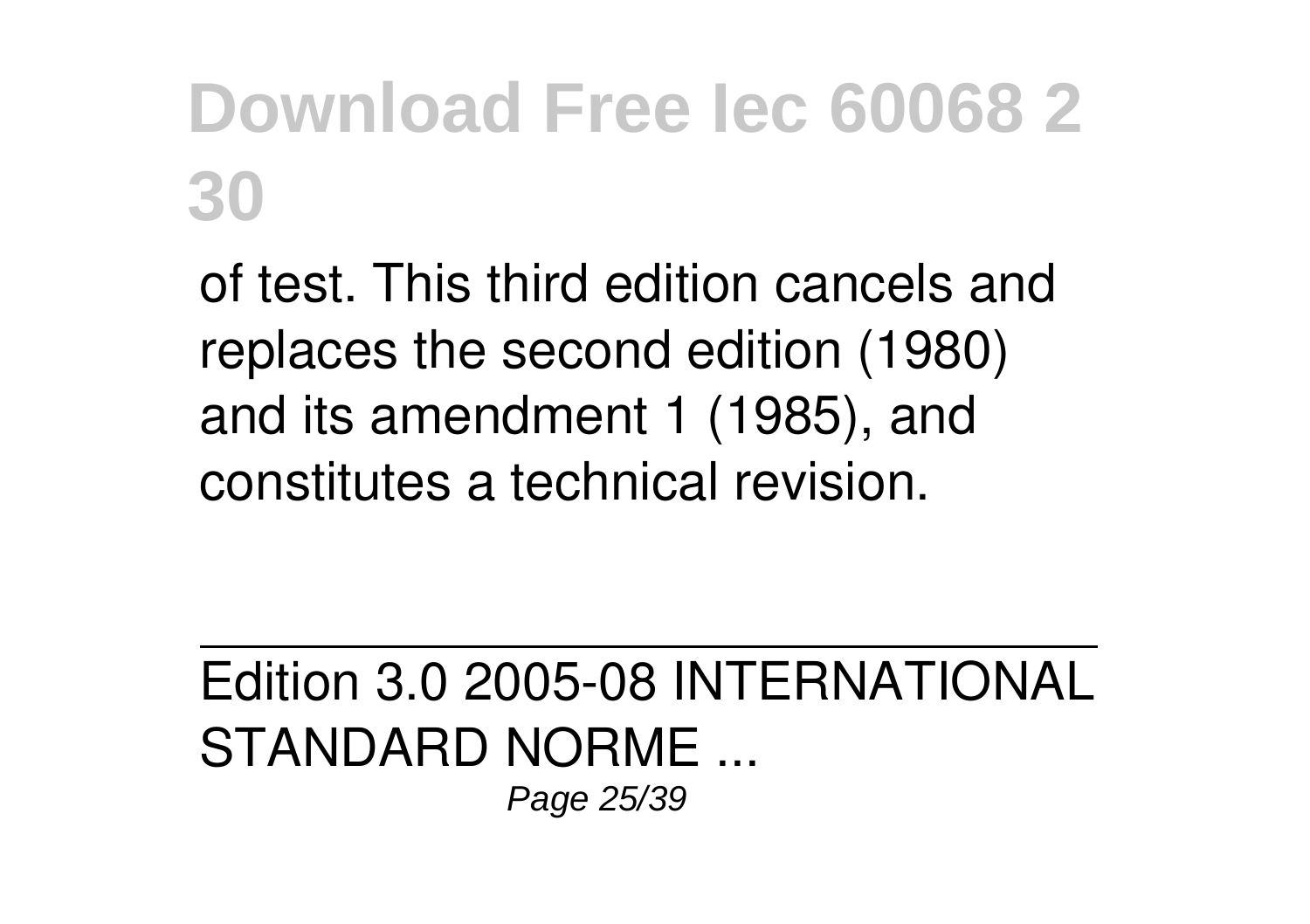buy iec 60068-2-30 : 3.0 environmental testing - part 2-30: tests - test db: damp heat, cyclic  $(12 h + 12)$ h cycle) from sai global

#### IEC 60068-2-30 : 3.0 | ENVIRONMENTAL TESTING - PART Page 26/39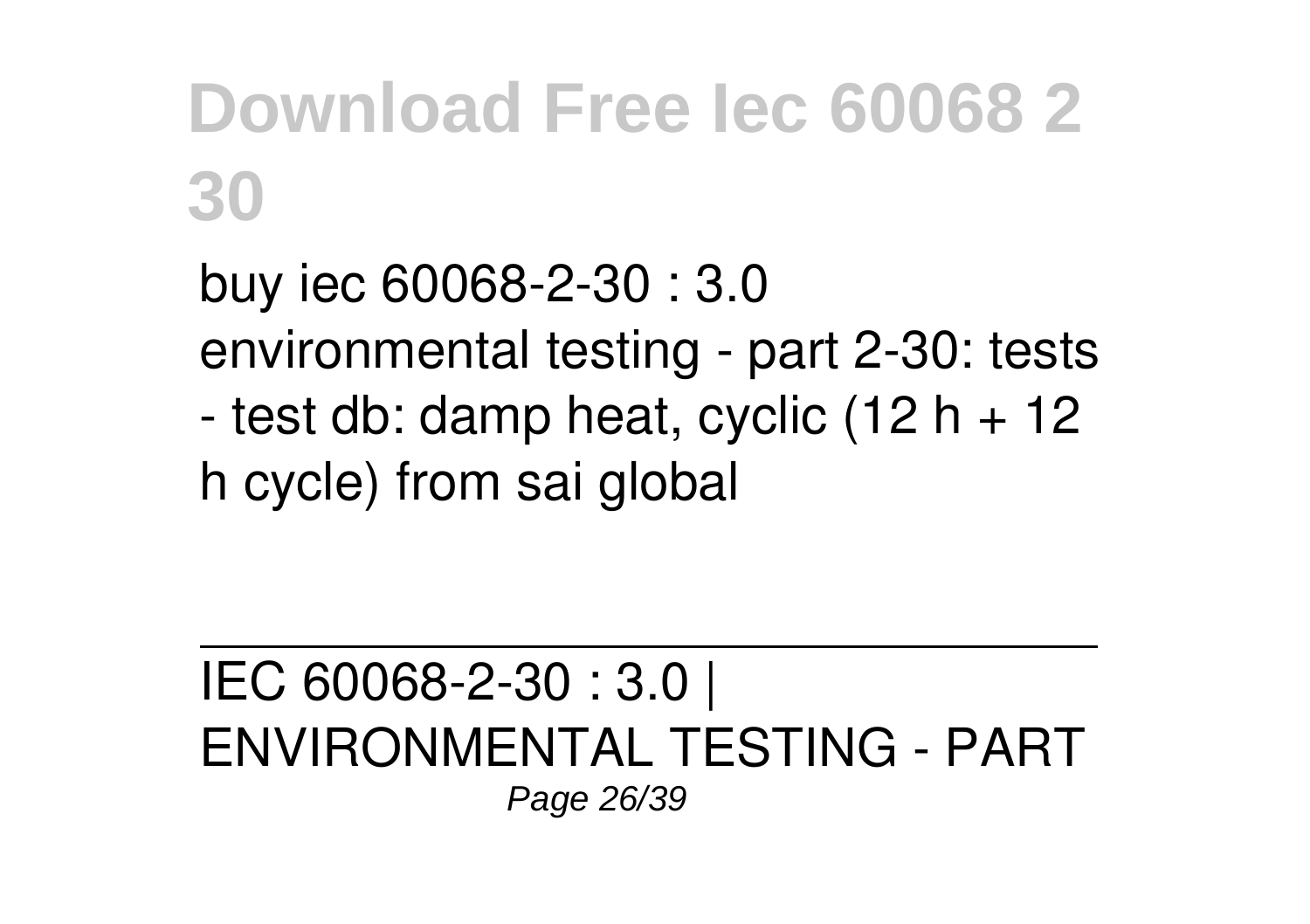2-30 ... DIN EN 60068-2-30 Umgebungseinflüsse - Teil 2-30: Prüfverfahren - Prüfung Db: Feuchte Wärme, zyklisch (12 + 12 Stunden) (IEC 60068-2-30:2005); Deutsche Fas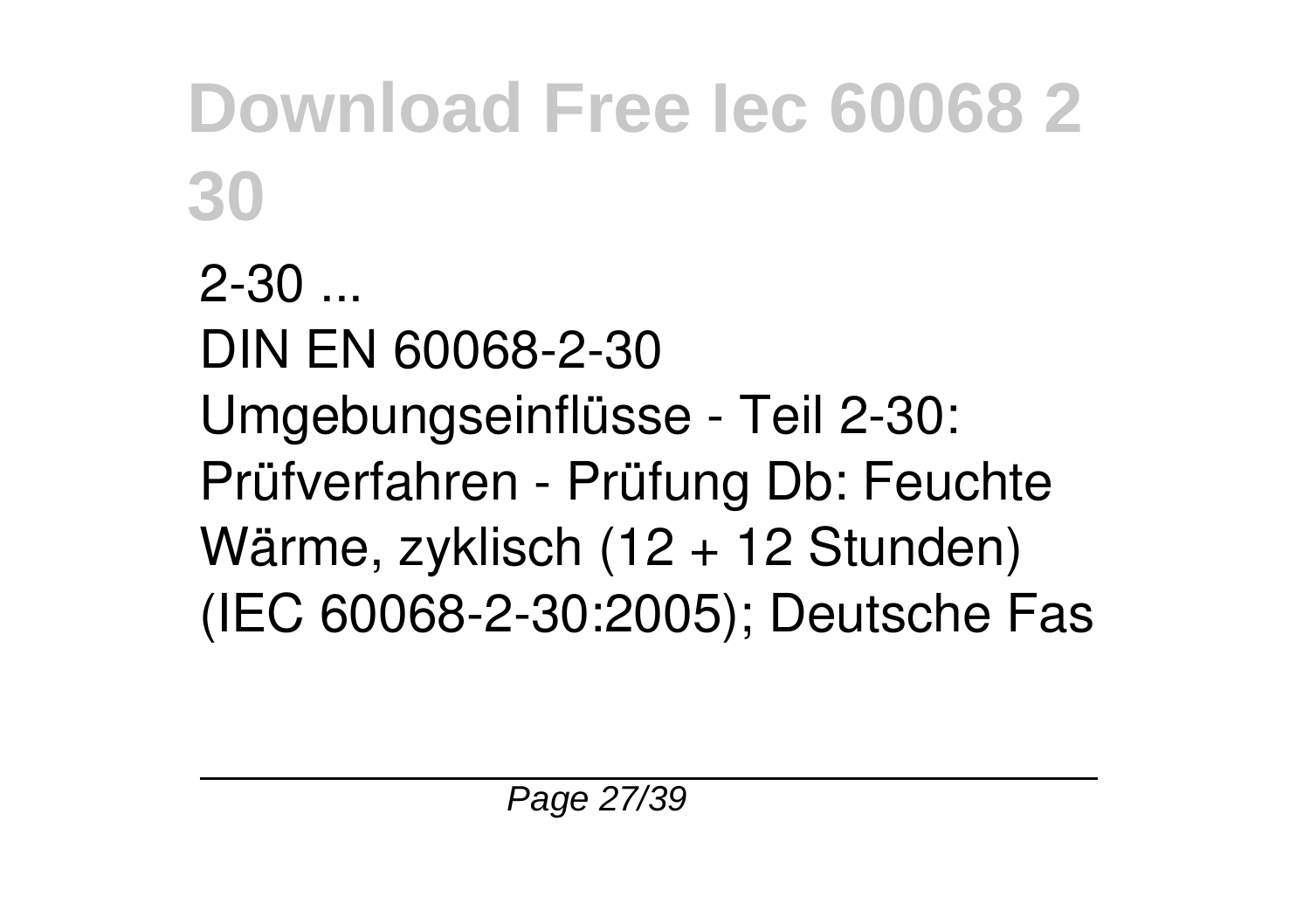DIN EN 60068-2-30 - European **Standards** IEC/EN 60068-2-30 . Title: Test Db: Damp heat, cyclic  $(12 h + 12 h \text{ cycle})$ ... users should consider the use of an alternative procedure such as that given to IEC 60068-2-38. The main changes with respect to the previous Page 28/39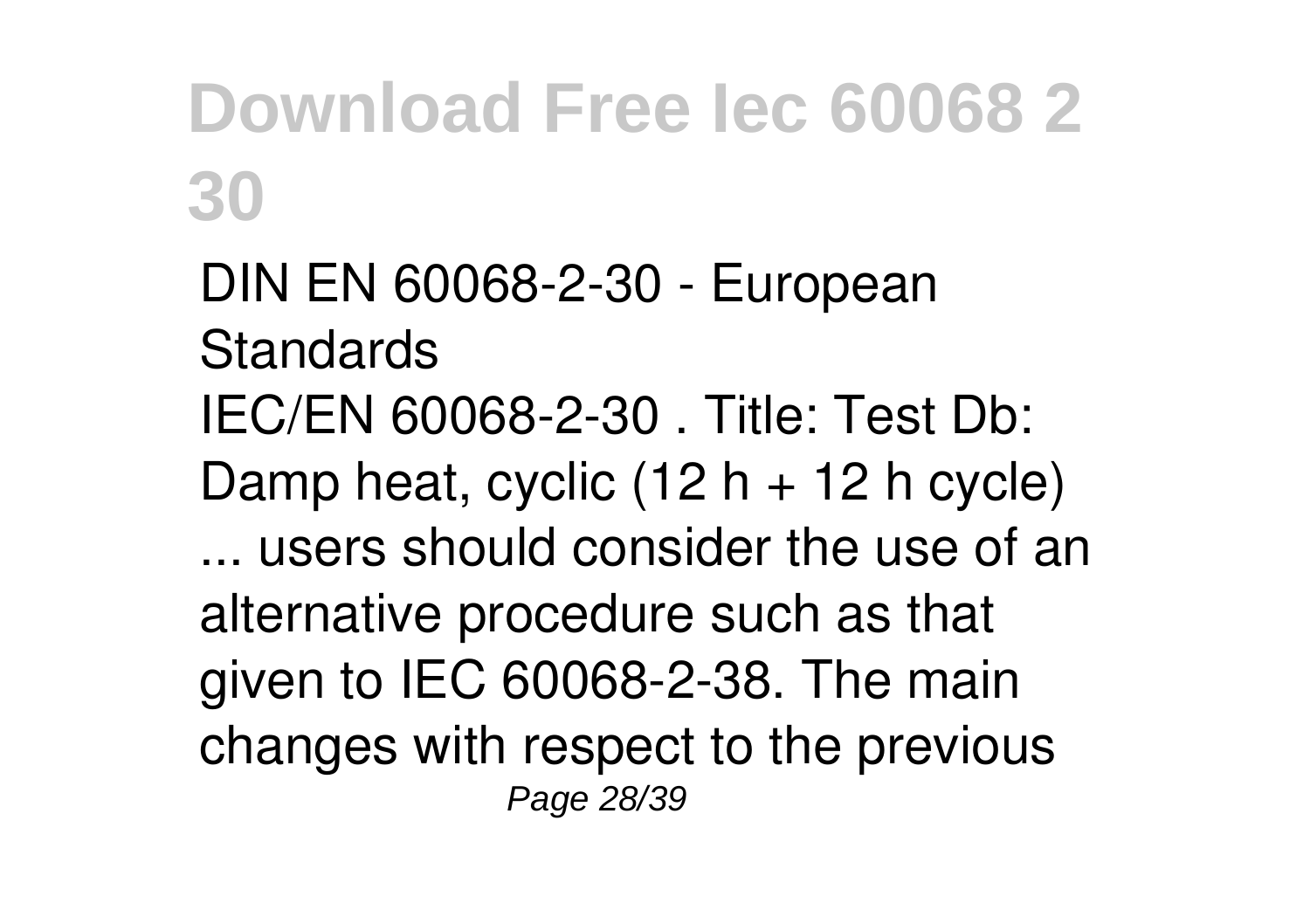edition are listed below: - editorial changes, - addition of normative references, - addition of guidance for temperature ...

IEC/EN 60068-2-30 | BatteryStandards Page 29/39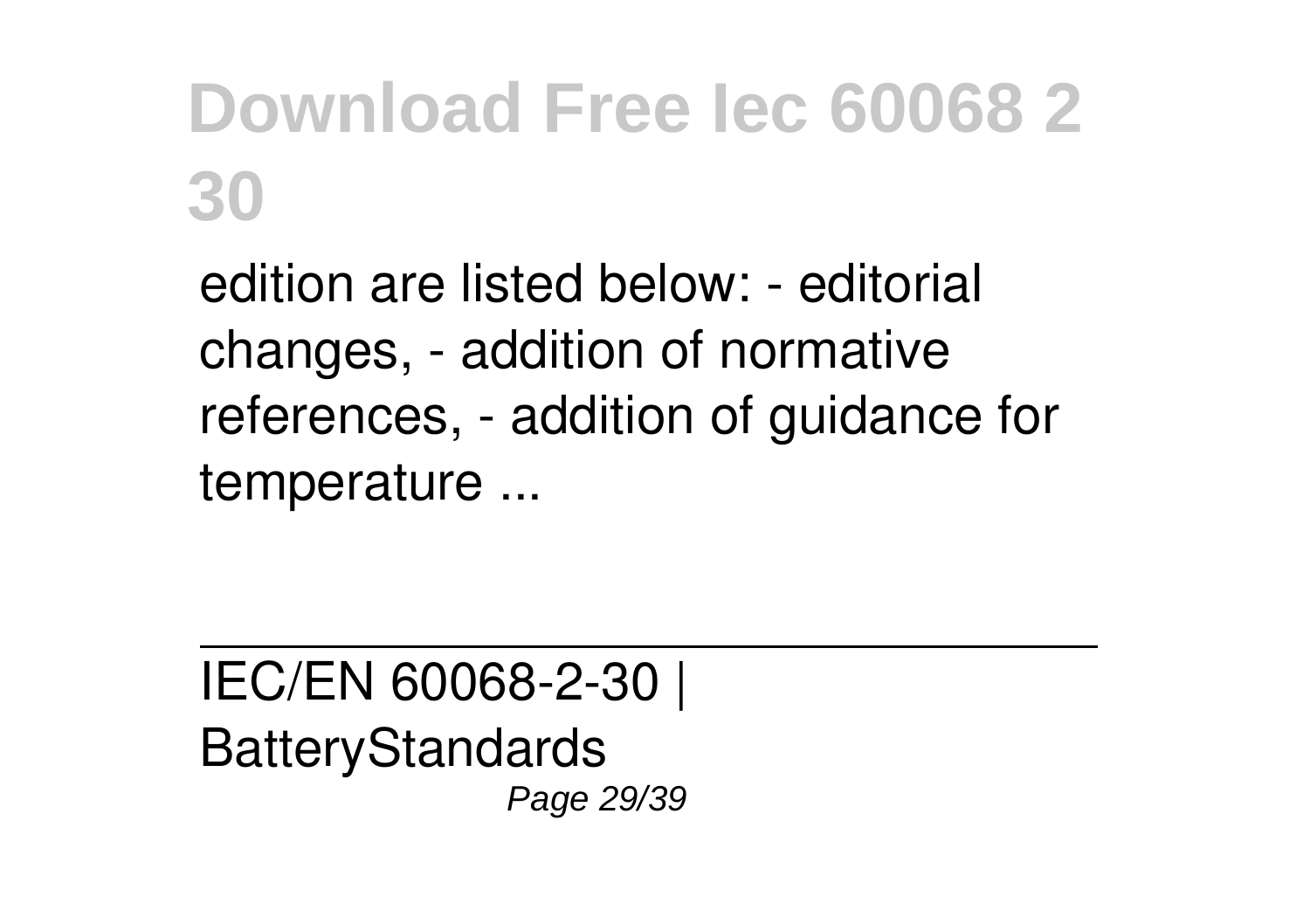IEC 60068-2-78:2012 establishes a test method for determining the ability of components or equipment to withstand transportation, storage and use under conditions of high humidity. The object of this standard is to investigate the effect of high humidity at constant temperature without Page 30/39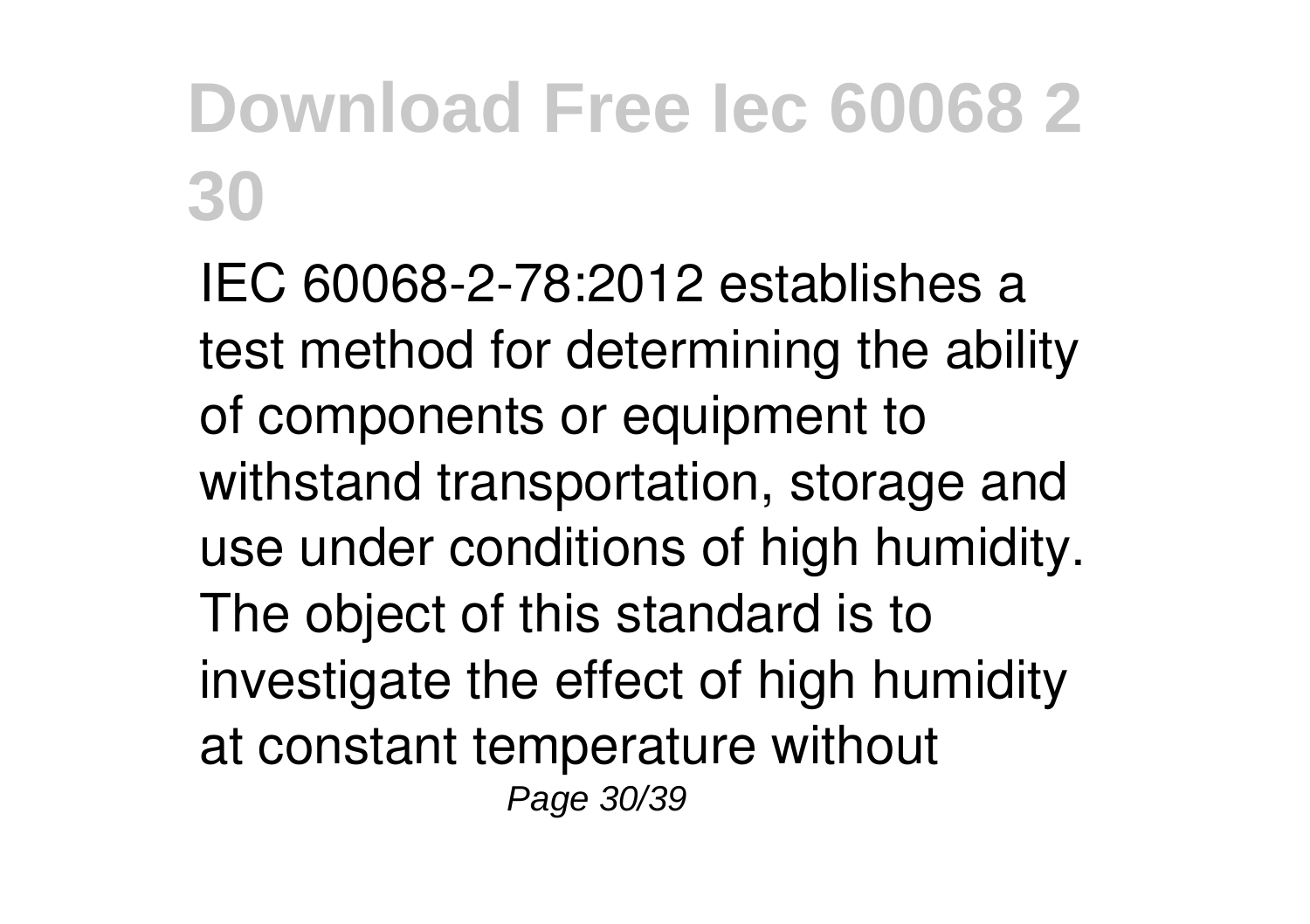condensation on a specimen over a prescribed period.

IEC 60068-2-78:2012 - Environmental testing - Part 2-78 ... IEC 60068-2-30 : 3.0:2005 : ENVIRONMENTAL TESTING - PART Page 31/39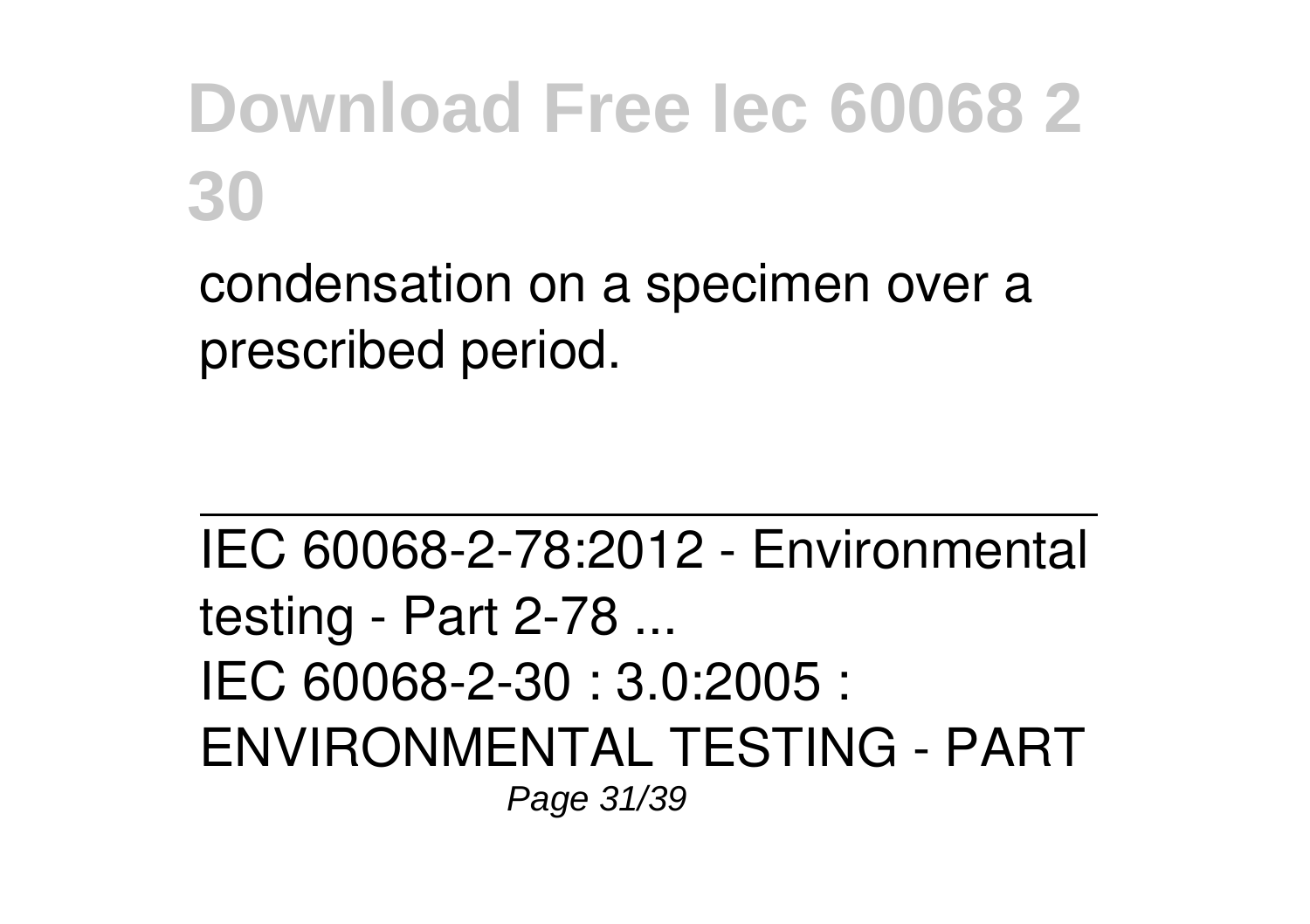2-30: TESTS - TEST DB: DAMP HEAT, CYCLIC  $(12 H + 12 H CYCLE)$ Email; Print Add To Cart. Product Format. Quantity. add to cart Click for PDF (DRM) information. Publisher International Electrotechnical Committee ...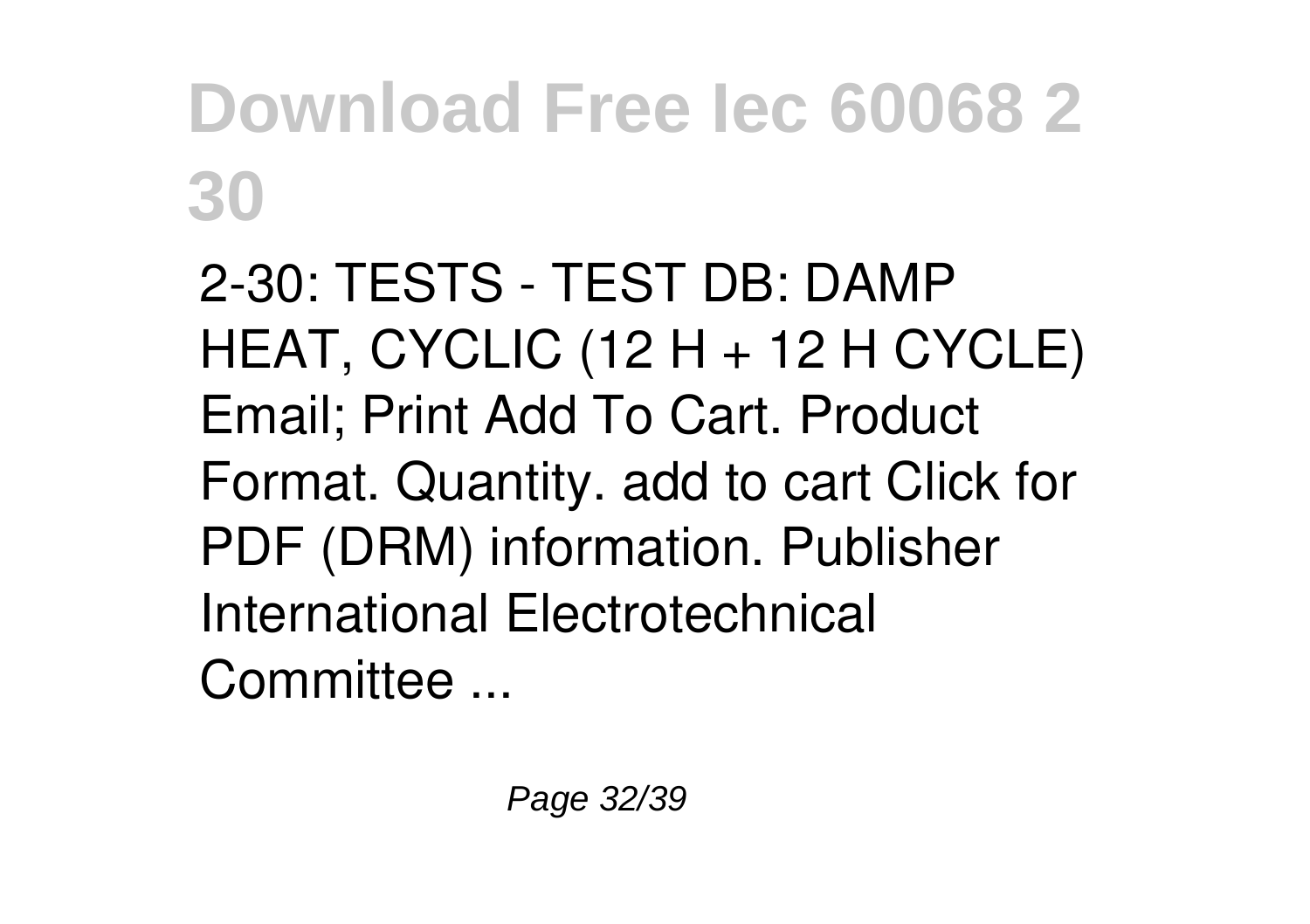#### IEC 60068-2-38 : 2.0:2009 ENVIRONMENTAL TESTING - PART  $\mathcal{P}$

- IEC 60068-2-60 Ed. 2.0 b:1995
- Environmental testing Part 2: Tests -
- Test Ke: Flowing mixed gas corrosion
- test. Determines the corrosive

Page 33/39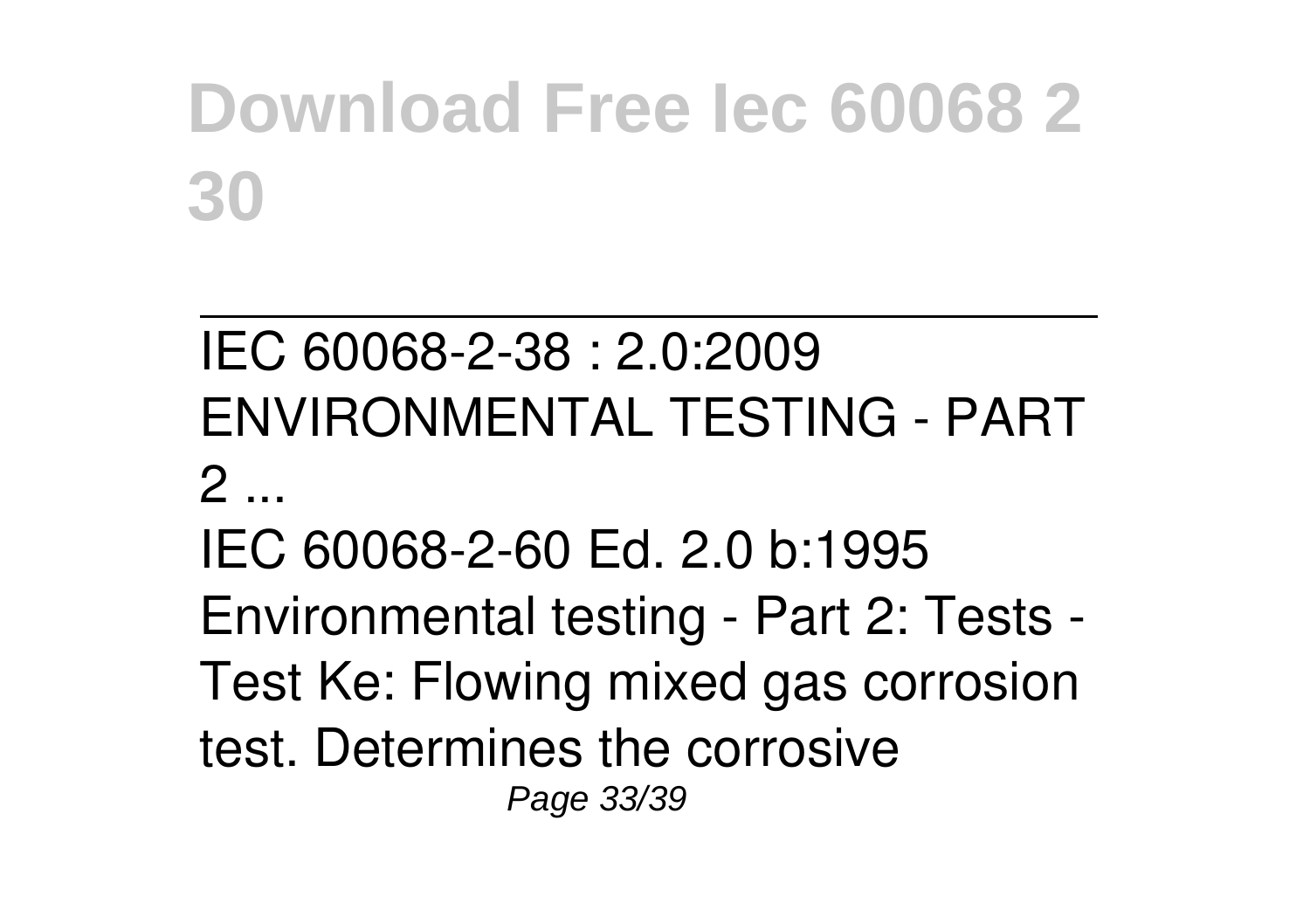influence of operating and storage indoor environments on electrotechnical products components, equipment and materials, particularly contacts and connections, considered separately, integrated into a subassembly or assembled as a complete equipment. Page 34/39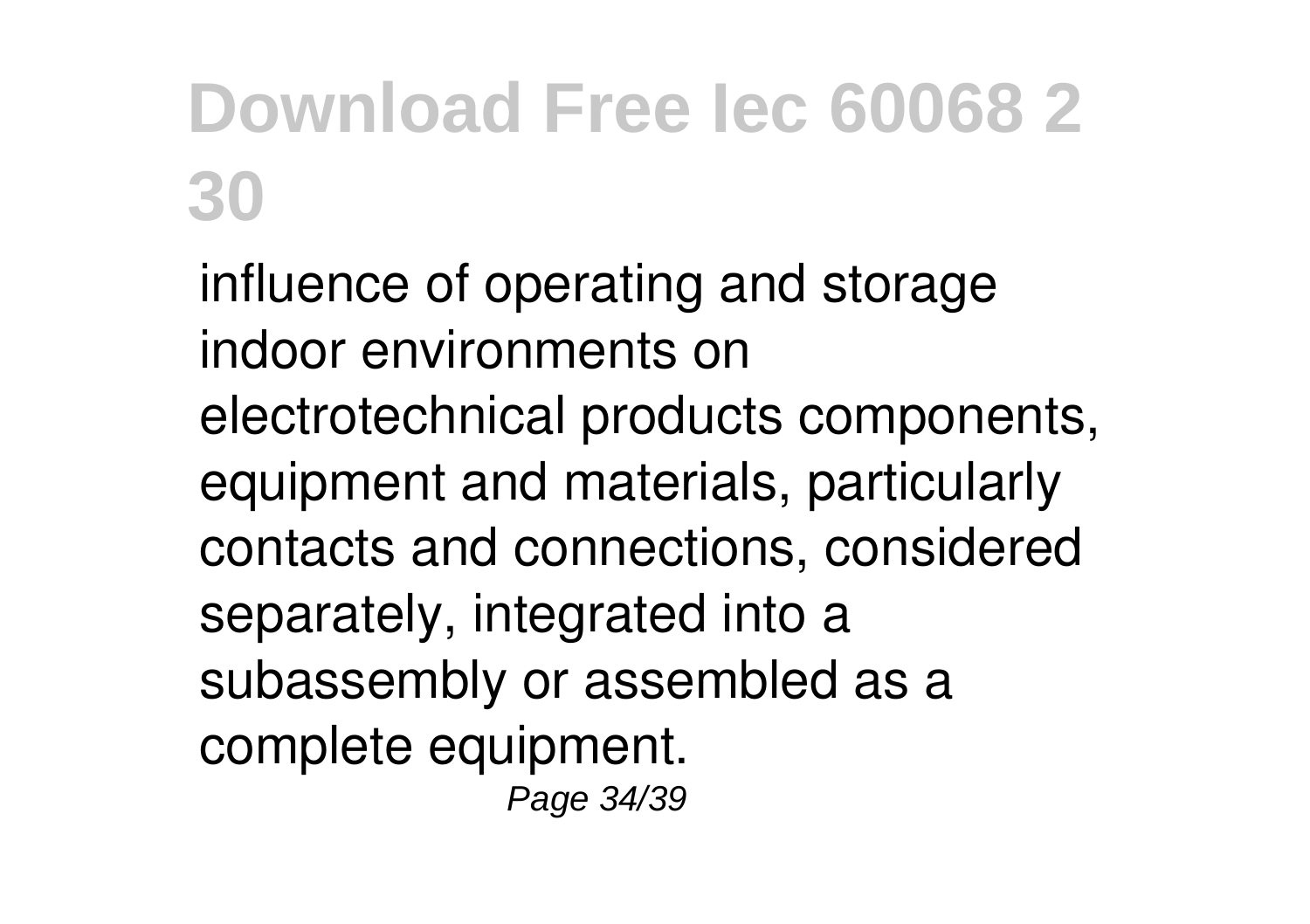IEC 60068-2-60 Ed. 2.0 b:1995 - Environmental testing ... iec 60068-2-27 : 4.0 : environmental testing - part 2-27: tests - test ea and guidance: shock: iec guide 104 : 4.0 : the preparation of safety publications Page 35/39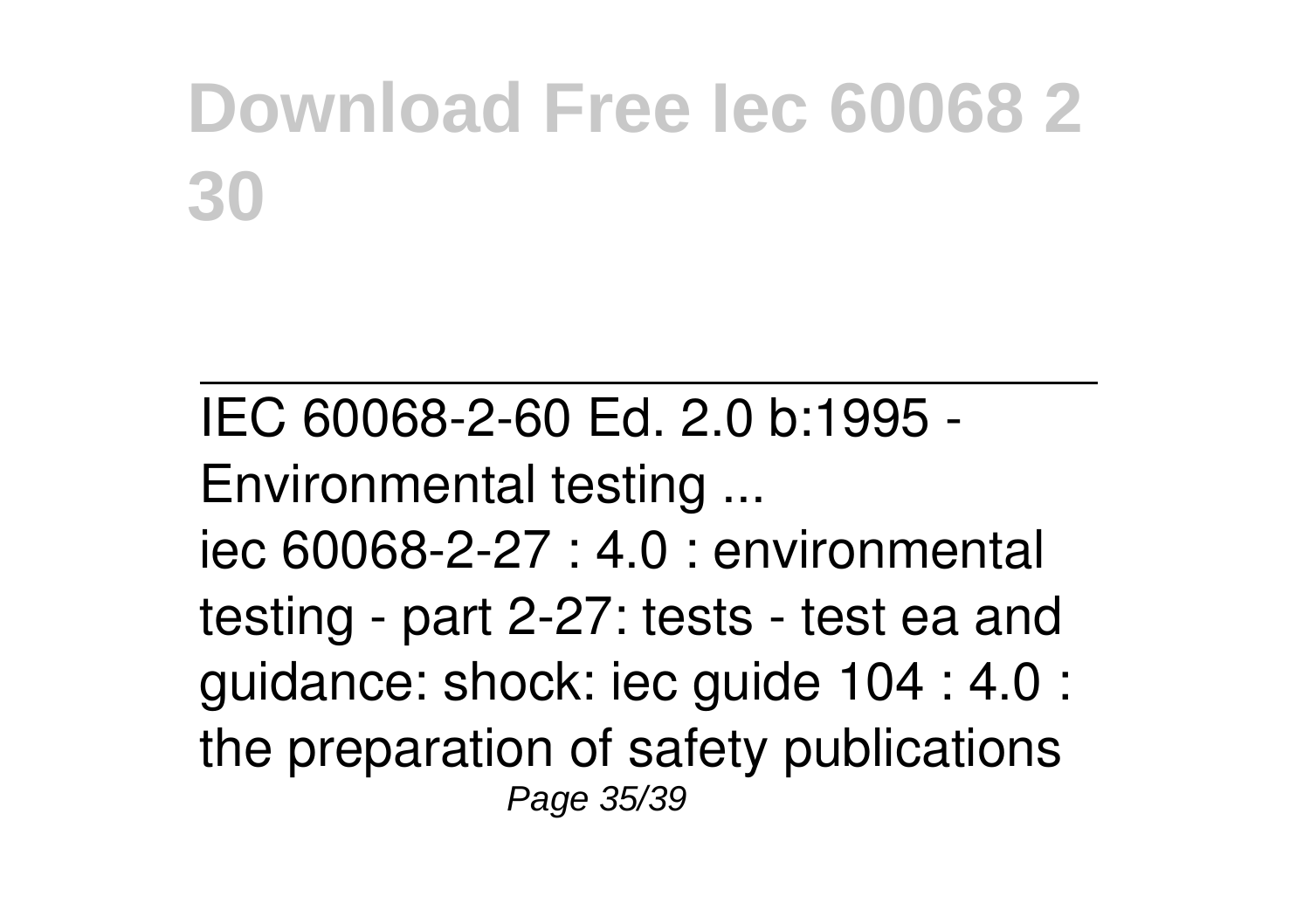and the use of basic safety publications and group safety publications: iec 60068-2-55 : 2.0 : environmental testing - part 2-55: tests - test ee and guidance - loose cargo testing including ...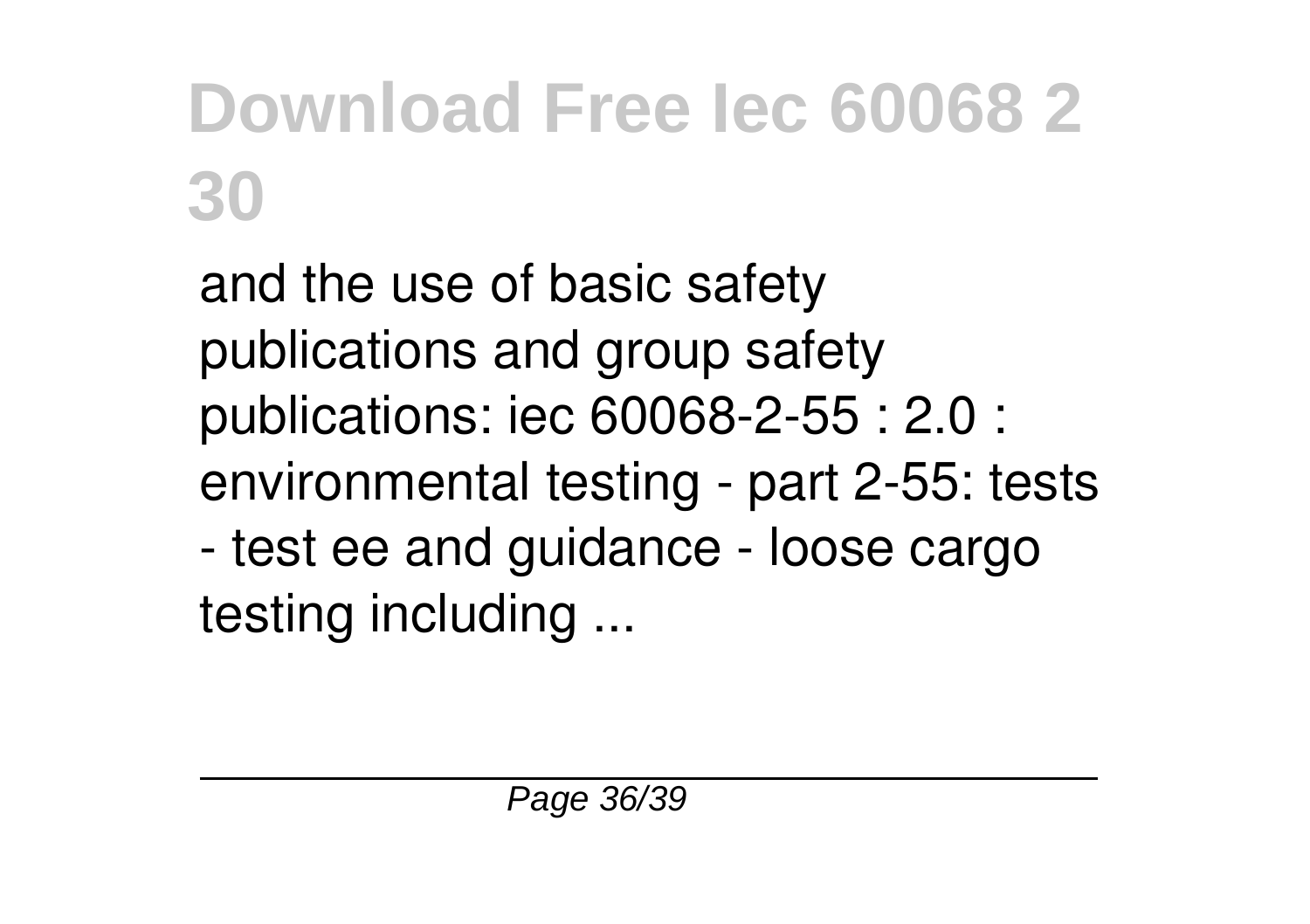#### IEC 60068-2-31 : 2.0:2008 ENVIRONMENTAL TESTING - PART 2 ...

iec 60068-2-80 : 1.0 : environmental testing - part 2-80: tests - test fi: vibration - mixed mode: bs en iso 21647 : 2009 : medical electrical equipment - particular requirements for Page 37/39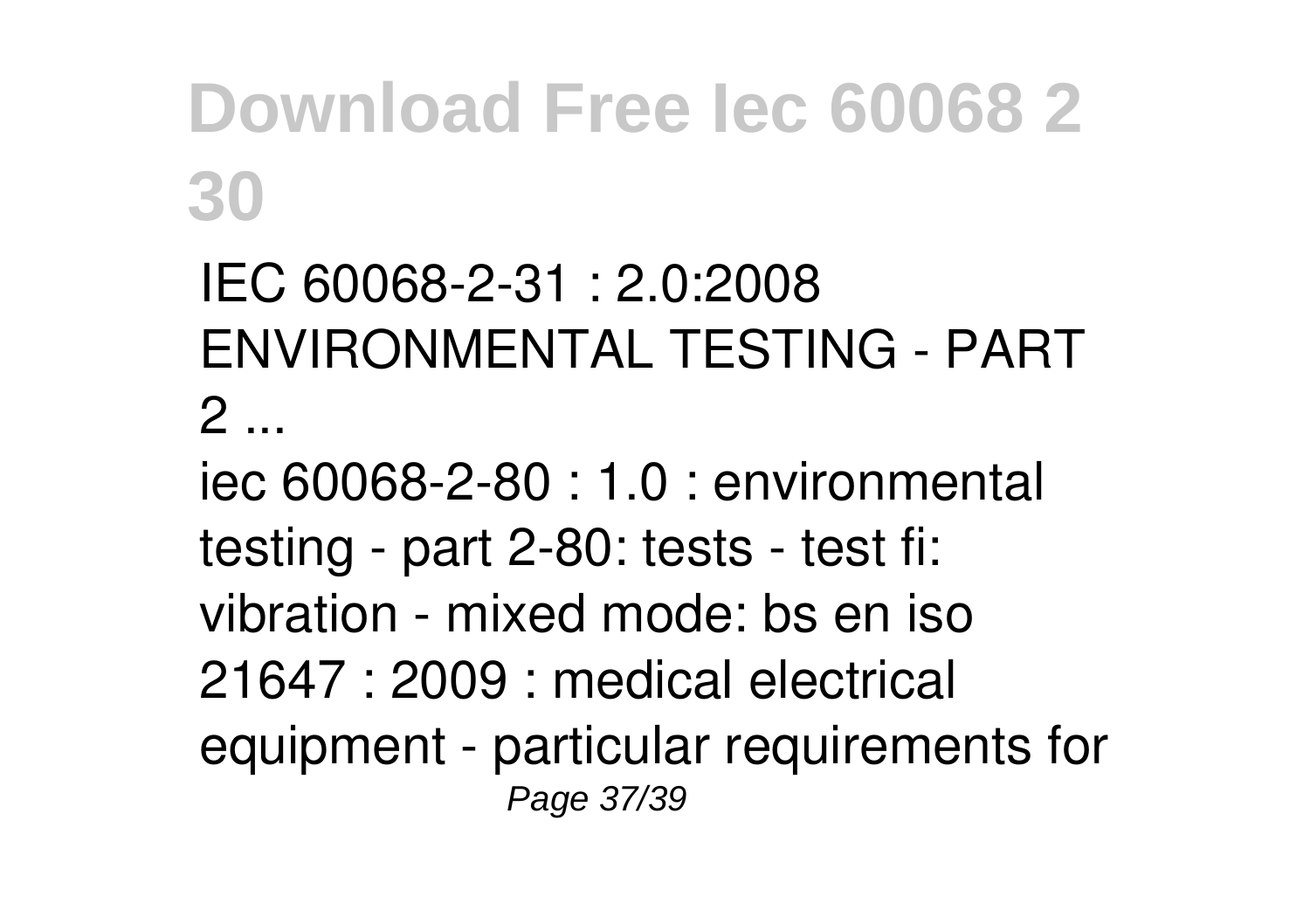the basic safety and essential performance of respiratory gas monitors: iec 60068-2-53 : 2.0

Copyright code : e384554760a5287a1 Page 38/39